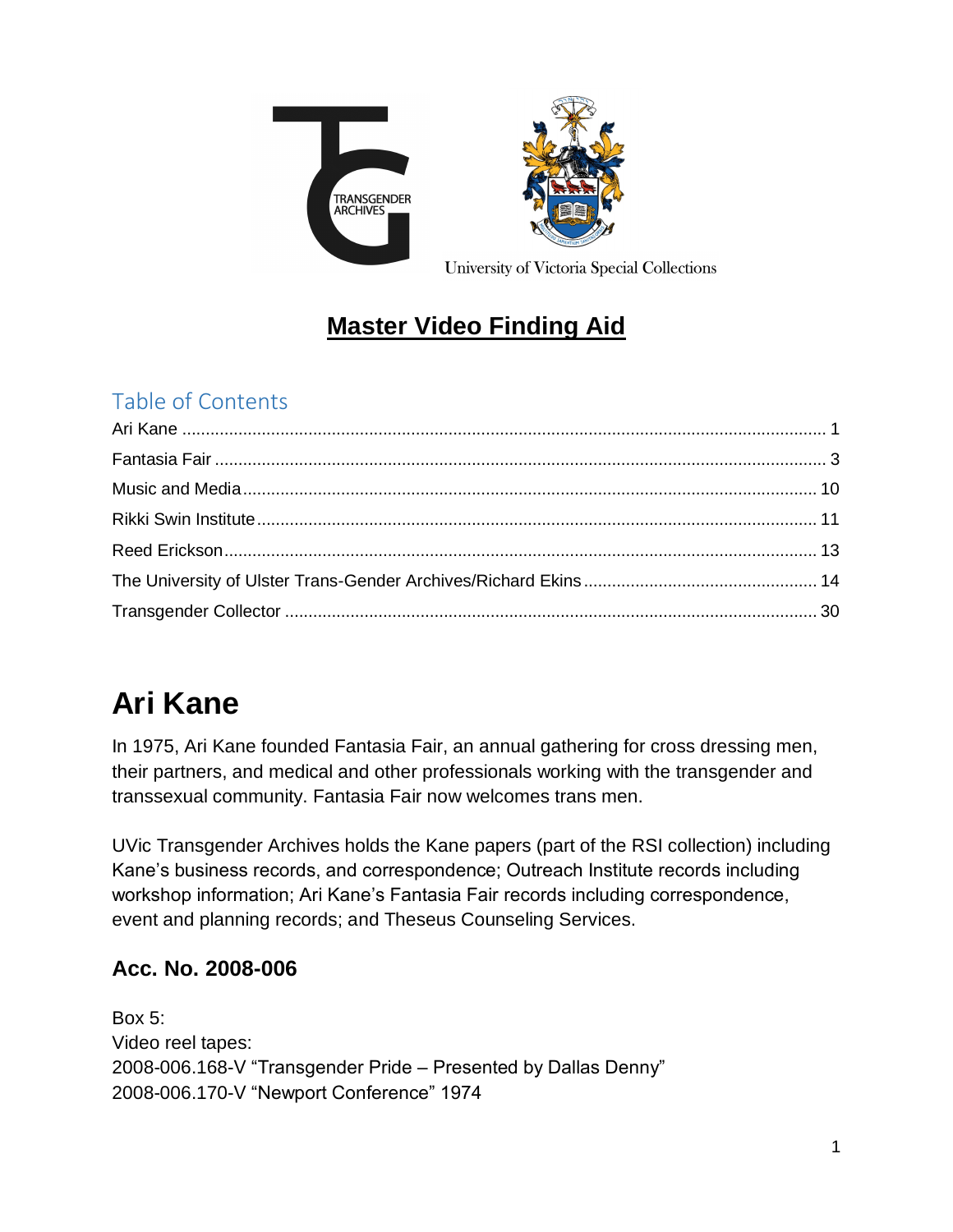2008-006.171-V "Ariadne Kane lecture at Massasoit Community College" 1978 2008-006.172-V "WBZ – TV – Woman 1976" / "Newport Conference 1974"

U-matic tapes:

2008-006.173-V "Woman 1976" / "Newport Conference 1974"

2008-006.174-V "Woman 1978 Ariadne Kane + Virginia Prince"

2008-006.175-V "Joe Otari Show interview owners of Platos Retreat – Ariadne Kane" 1978

2008-006.176-V "Five All Night" 1979 – "Danny Schechter for Ariadne"

2008-006.177-V "Video Appearances Pittsburgh & Boston" 1979

2008-006.178-V "Video Appearances Baltimore & Philadelphia" 1979

2008-006.179-V "Phil Donahue Show with Ariadne Kane and C. Hinckley" 1980

Box 6: U-matic tapes (10) – Large Betacam tapes (4)

U-matic tapes:

2008-006.180-V "Donahue Show" 1980

2008-006.181-V "People Are Talking – WBZ – TV – Audience Show with Nancy Merrill As Hostess" 1981

2008-006.182-V "Morning Break – WDVM – Interview with Ariadne Kane of Outreach Institute – Hostess Carol Randolph" 1981

2008-006.183-V "Morning Exchange – Ariadne Kane" 1983

2008-006.184-V "David Susskind Show – Crossdressing" 1983

2008-006.185-V "People Are Talking – WBZ – TV – with Jim Flynt & Baton Illusionists & Ariadne Kane, Gender Specialist, Outreach Institute" 1985

2008-006.186-V "CBC tape on Crossdressing" 1987 – includes "Segment from Fantasia Fair 1986" + correspondence letter to Ariadne Kane from CBC

2008-006.204-V "Senior Crossdressers & Lifestyles in Retirement – with Ariadne Kane, Barbara Cragg, Jane Peabody, and Jezebel McNitt"

Box 9: VHS tapes (34 + 4 copies)

2008-006.241-V "The Outreach Institute – Dr. Schrang Preview Copy"

- 2008-006.242-V "Ariadne Kane Lecture at Massasoit College"
- 2008-006.243-V "Virginia Prince at University of New Mexico (UNM) by M.E. Gilmer" 1989

2008-006.244-V "People Are Talking – Crossdresser" 1990

2008-006.245-V "Virginia Prince on Crossdressing" 1993

2008-006.246-V "A&E Investigative Reports – Transgender" 1999

2008-006.247-V "Transgender Revolution – Investigative Reports (Bill Kurtis)" 1999

2008-006.248-V "Oprah" February 2000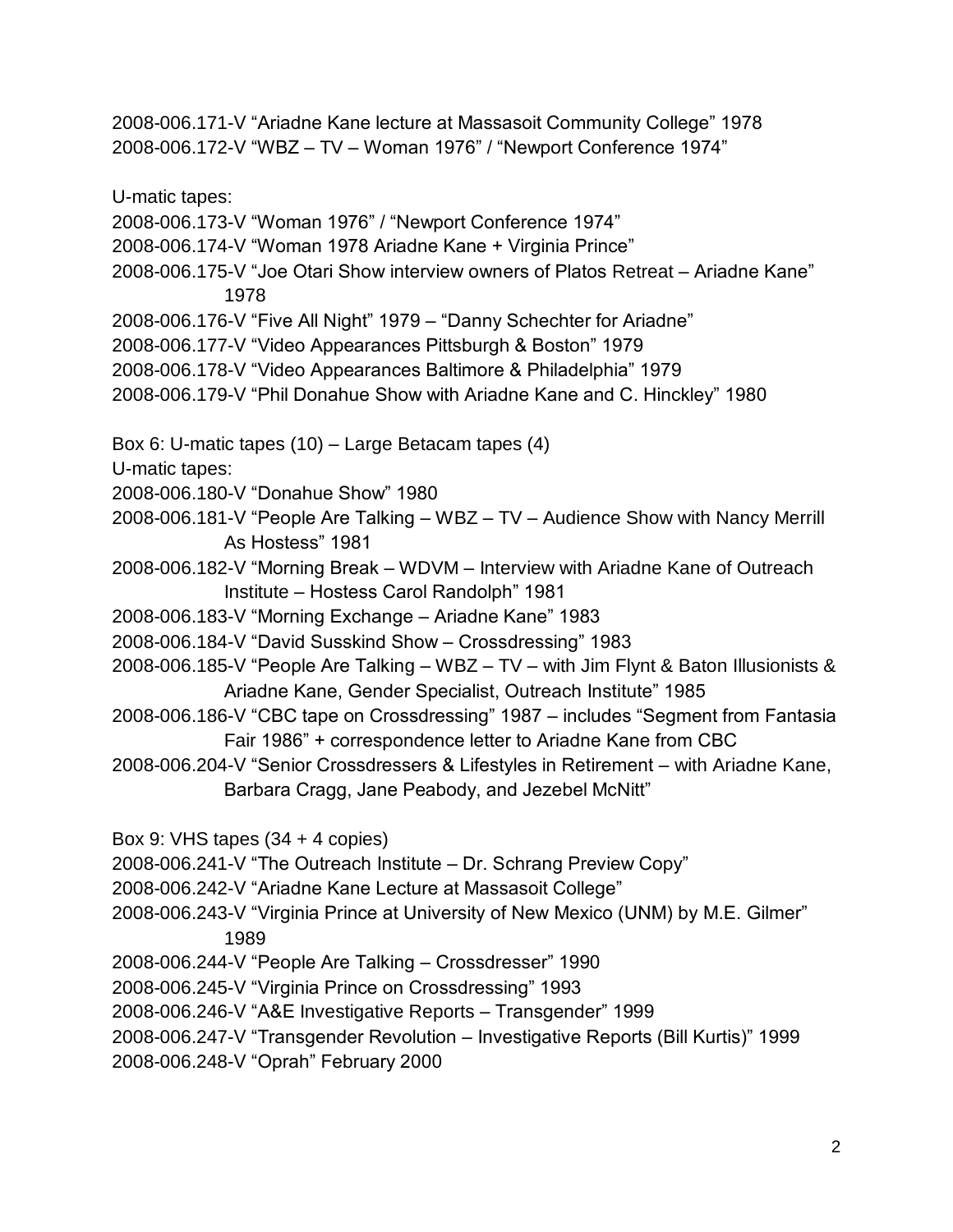# <span id="page-2-0"></span>**Fantasia Fair**

Fantasia Fair started in 1975 in Provincetown, Massachusetts, to provide crossdressers and transsexuals an opportunity to learn about themselves in an open, socially tolerant environment. In the intervening years, Fantasia Fair progressed from a holiday experience for the crossdressing community to a mix of practical, social, and educational opportunities designed to enhance personal growth and awareness of one's own gender expression.

ln the first years, the Fair was guided by [Ariadne](https://www.uvic.ca/transgenderarchives/collections/ari-kane/index.php) Kane, Betty Ann Lind, and several others from "The Cherrystones," a trans support group from Boston. To help facilitate the Fair, the "Outreach Institute for Gender studies" was established by Ari Kane in 1976. The Fair was part of the programs offered by this foundation.

#### **Acc. Number: #2008-006**

Box 1: Fantasia Fair – Betacam tapes (40) 2008-006.001-V Fantasia Fair 1991 – "Lunch with Bill Henkin & Sybil Holiday" Part #1 2008-006.002-V Fantasia Fair 1991 – "Lunch with Bill Henkin & Sybil Holiday" Part #2 2008-006.003-V Fantasia Fair 1991 – "Lunch with Bill Henkin & Sybil Holiday" Part #3 2008-006.004-V Fantasia Fair 1991 – "Basil's #1 Fantasia Awards" 2008-006.005-V Fantasia Fair 1991 – "Basil's #2 Fantasia Awards" 2008-006.006-V Fantasia Fair 1991 – "Basil's #3 Fantasia Awards" 2008-006.007-V Fantasia Fair 1991 – "Basil's #4" 2008-006.008-V Fantasia Fair 1991 – "Doctor & Doctor" Part #1 2008-006.009-V Fantasia Fair 1991 – "Doctor & Doctor" Part #2 2008-006.010-V Fantasia Fair 1991 – "Doctor & Doctor wrap-up" Part #3 / "Cathy Abose: Sexually Harassment in the Workplace" Part #1 2008-006.011-V Fantasia Fair 1991 – "Cathy Abose: Sexually Harassment in the Workplace" Part #2 2008-006.012-V Fantasia Fair 1991 – "Doctor-Doctor at flagship" / "Interview: Marrisia With Virginia Prince" Part #1 "Discussion – Crossdresser Gender Community" 2008-006.013-V Fantasia Fair 1991 – "Interview: Marrisia with Virginia Prince" Part #2 2008-006.014-V Fantasia Fair 1991 – "Talent Show" Part #1 2008-006.015-V Fantasia Fair 1991 – "Talent Show" Part #2 2008-006.016-V Fantasia Fair 1991 – "Talent Show" Part #3 2008-006.017-V Fantasia Fair 1991 – "Talent Show" Part #4 2008-006.018-V Fantasia Fair 1991 – "Talent Show" Part #5 2008-006.019-V Fantasia Fair 1991 – "Fashion Show" Part #1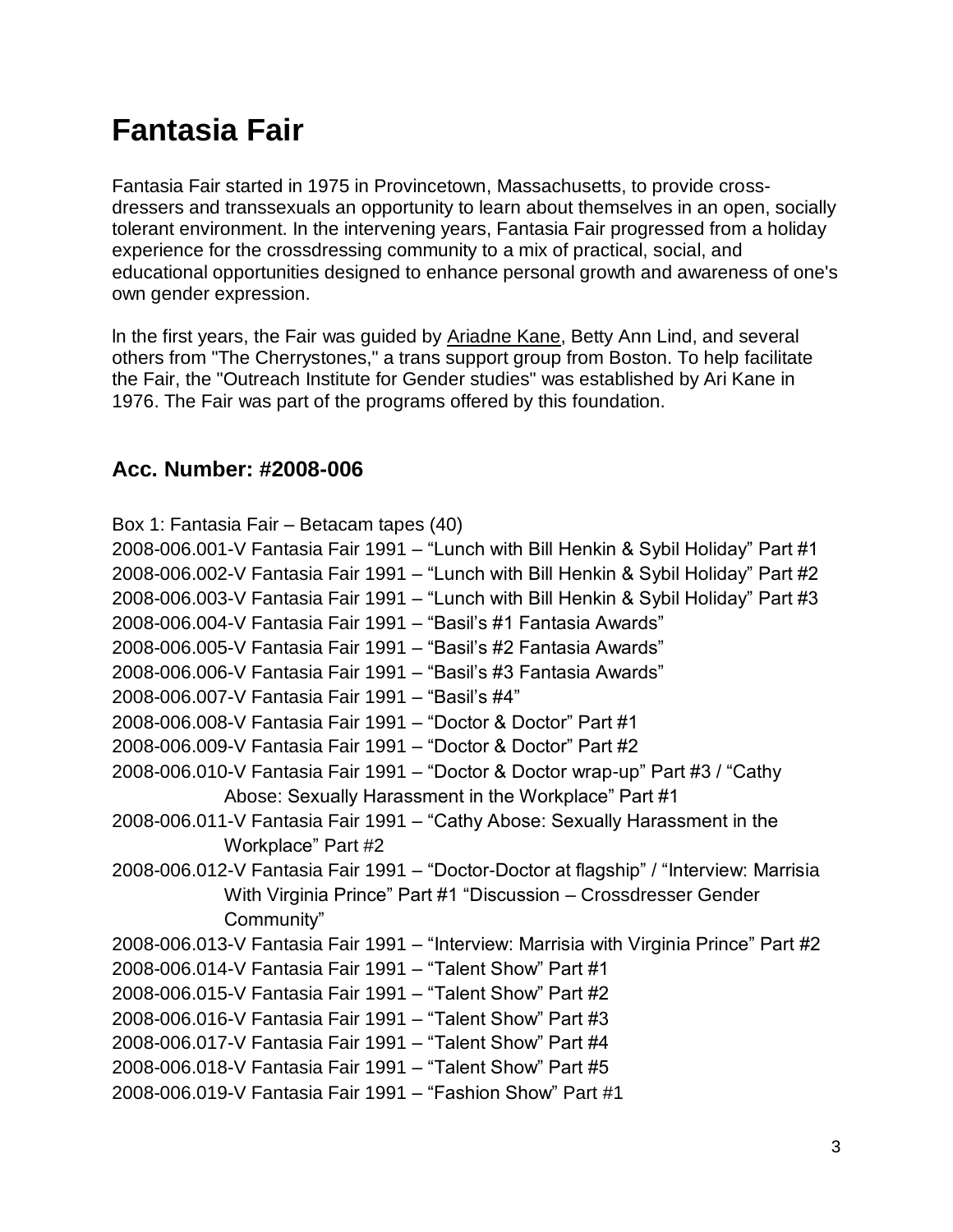2008-006.020-V Fantasia Fair 1991 – "Fashion Show" Part #2 2008-006.021-V Fantasia Fair 1991 – "Katinia Lesbian Relationship Homosexuality" Part #1 2008-006.022-V Fantasia Fair 1991 – "Katinia Lesbian Relationship Homosexuality" Part #2 2008-006.023-V Fantasia Fair 1991 – "Katinia Lesbian Relationship Homosexuality" Part #3 2008-006.024-V Fantasia Fair 1991 – "Photos in Museum Art Gallery / Panel Discussion: Paris Is Burning" Part #1 2008-006.025-V Fantasia Fair 1991 – "Panel Discussion: Paris Is Burning" Part #2 2008-006.026-V Fantasia Fair 1991 – "Panel Discussion: Paris Is Burning" Part #3 2008-006.027-V Fantasia Fair 1991 – "How to Walk Like a Woman" Part #1 2008-006.028-V Fantasia Fair 1991 – "How to Walk Like a Woman" Part #2 / "Chris Howie: Transexual Pathway to Gender Happiness" Part #1 2008-006.029-V Fantasia Fair 1991 – "Chris Howie: Transexual Pathway to Gender Happiness" Part #2 2008-006.030-V Fantasia Fair 1991 – "Chris Howie: Transexual Pathway to Gender Happiness" Part #3 2008-006.031-V Fantasia Fair 1991 – "Outreach Institute Awards Banquet at Meu's" Part #1 2008-006.032-V Fantasia Fair 1991 – "Outreach Institute Awards Banquet at Meu's" Part #2 2008-006.033-V Fantasia Fair 1991 – "Vernon's Beauty Hints: Wig Care, How to Buy Shoes" 2008-006.034-V Fantasia Fair 1991 – "Exterior of Provincetown + Gifford House" 2008-006.035-V Fantasia Fair 1991 – "Leadership Training" 2008-006.036-V Fantasia Fair 1992 – "Fantasia Affair Banquet Dinner at Basil's" Part #1 2008-006.037-V Fantasia Fair 1992 – "Fantasia Affair Banquet Dinner at Basil's" Part #2 2008-006.038-V Fantasia Fair 1992 – "Fantasia Affair Banquet Dinner at Basil's" Part #3 2008-006.039-V Fantasia Fair 1992 – "Dr. Dick Doctor" Part #1 2008-006.040-V Fantasia Fair 1992 – "Dr. Dick Doctor" Part #2 / "Maryland Volcor" Part #1 Box 2: Fantasia Fair – Betacam tapes (40)

2008-006.042-V Fantasia Fair 1992 – "Vern Bullough interview" Part #1

2008-006.041-V Fantasia Fair 1992 – "Maryland Volcor" Part #2

2008-006.043-V Fantasia Fair 1992 – "Vern Bullough interview" Part #2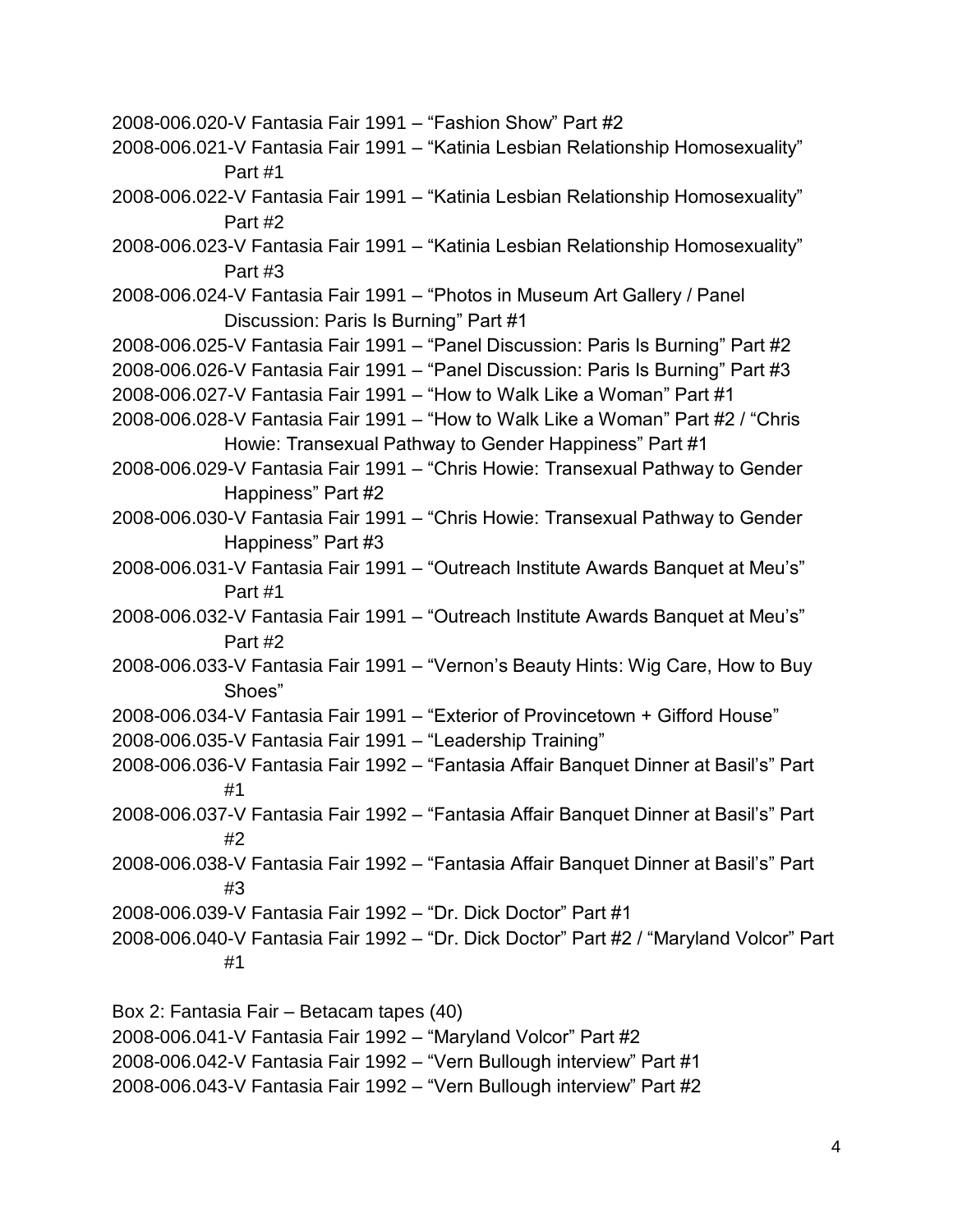2008-006.044-V Fantasia Fair 1992 – "Outreach Award Dinner at Meu's" Part #1 2008-006.045-V Fantasia Fair 1992 – "Outreach Award Dinner at Meu's" Part #2 2008-006.046-V Fantasia Fair 1992 – "Mrs. Marjorie Garber interview, author of Vested Interest" Part #1 2008-006.047-V Fantasia Fair 1992 – "Mrs. Marjorie Garber interview, author of Vested Interest" Part #2 2008-006.048-V Fantasia Fair 1992 – "Mrs. Marjorie Garber interview, author of Vested Interest" Part #3 2008-006.049-V Fantasia Fair 1992 – "Nela Miller interview" 2008-006.050-V Fantasia Fair 1992 – "Crossdressing, Cross Gender: Perceptions, Ideals & Realities for the 90s" Part #1 + written notes 2008-006.051-V Fantasia Fair 1992 – "Crossdressing, Cross Gender: Perceptions, Ideals & Realities for the 90s" Part #2 2008-006.052-V Fantasia Fair 1992 – "Crossdressing, Cross Gender: Perceptions, Ideals & Realities for the 90s" Part #3 2008-006.053-V Fantasia Fair 1992 – "Crossdressing, Cross Gender: Perceptions, Ideals & Realities for the 90s" Part #4 2008-006.054-V Fantasia Fair 1992 – "Ladies Night Dinner Interviews" Part#1 2008-006.055-V Fantasia Fair 1992 – "Ladies Night Dinner" Part #2 2008-006.056-V Fantasia Fair 1992 – "Fashion Show" Part #1 2008-006.057-V Fantasia Fair 1992 – "Fashion Show" Part #2 2008-006.058-V Fantasia Fair 1992 – "Mary Ann Bolin" Part #1 2008-006.059-V Fantasia Fair 1992 – "Mary Ann Bolin" Part #2 / "Dr. Vern Bullough" 2008-006.060-V Fantasia Fair 1992 – "Talent Show" Part #1 2008-006.061-V Fantasia Fair 1992 – "Talent Show" Part #2 2008-006.062-V Fantasia Fair 1992 – "Talent Show" Part #3 2008-006.063-V Fantasia Fair 1992 – "Talent Show" Part #4 2008-006.064-V Fantasia Fair 1992 – "V0 Bump / VHS Bumps" 2008-006.065-V Fantasia Fair 1993 – "Crown Anchor Fashion Show" Part #1 2008-006.066-V Fantasia Fair 1993 – "Crown Anchor Fashion Show" Part #2 2008-006.067-V Fantasia Fair 1993 – "Church Ceremony" Part #1 2008-006.068-V Fantasia Fair 1993 – "Church Ceremony" Part #2 2008-006.069-V Fantasia Fair 1993 – "Church Ceremony" Part #3 2008-006.070-V Fantasia Fair 1993 – "Basil's Banquet" Part #1 2008-006.071-V Fantasia Fair 1993 – "Basil's Banquet" Part #2 2008-006.072-V Fantasia Fair 1993 – "Basil's Banquet" Part #3 2008-006.073-V Fantasia Fair 1993 – "Basil's Banquet" Part #4 2008-006.074-V Fantasia Fair 1993 – "Provincetown Inn Awards Dinner" Part #1 2008-006.075-V Fantasia Fair 1993 – "Provincetown Inn Awards Dinner" Part #2 2008-006.076-V Fantasia Fair 1993 – "Dr. Schrang MD" Part #1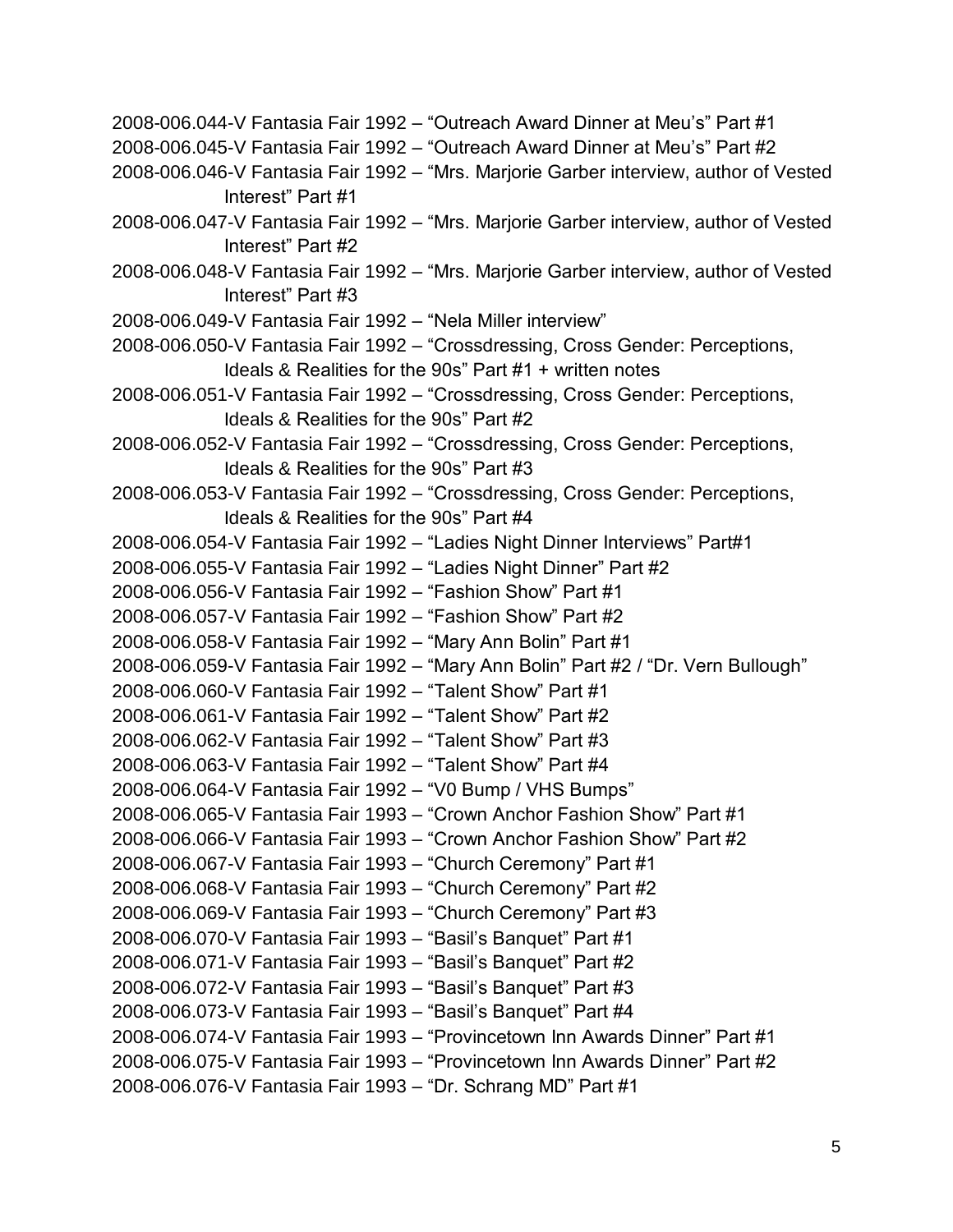2008-006.077-V Fantasia Fair 1993 – "Dr. Schrang MD" Part #2 2008-006.078-V Fantasia Fair 1993 – "Dr. Schrang MD" Part #3 2008-006.079-V Fantasia Fair 1993 – "Helen Strong's Photo Gallery Opening" Part #1 2008-006.080-V Fantasia Fair 1993 – "Helen Strong's Photo Gallery Opening" Part #2

Box 3: Fantasia Fair – Betacam tapes (39) 2008-006.081-V Fantasia Fair 1993 – "Rita Milner" Part #1 2008-006.082-V Fantasia Fair 1993 – "Rita Milner" Part #2 2008-006.083-V Fantasia Fair 1993 – "Rita Milner" Part #3 2008-006.084-V Fantasia Fair 1993 – "Evelyn Shade" Part #1 2008-006.085-V Fantasia Fair 1993 – "Evelyn Shade Beauty Hints" Part #2 2008-006.086-V Fantasia Fair 1993 – "Evelyn Shade" Part #3 2008-006.087-V Fantasia Fair 1993 – "Town Meeting" Part #1 2008-006.088-V Fantasia Fair 1993 – "Town Meeting" Part #2 2008-006.089-V Fantasia Fair 1993 – "Follies" Part #1 2008-006.090-V Fantasia Fair 1993 – "Follies" Part #2 2008-006.091-V Fantasia Fair 1993 – "Follies" Part #3 2008-006.092-V Fantasia Fair 1993 – "Follies" Part #4 2008-006.093-V Fantasia Fair 1993 – "Flannery's Country Western Dance 4" 2008-006.094-V Fantasia Fair 1993 – "Flannery's Country Western Dance 5" 2008-006.095-V Fantasia Fair 1993 – "Dr. Sheila Kirk – Flagship" Part #1 2008-006.096-V Fantasia Fair 1993 – "Dr. Sheila Kirk – Flagship" Part #2 2008-006.097-V Fantasia Fair 1993 – "In Town Shots / Joann Shopping" 2008-006.098-V Fantasia Fair 1993 – "Dallas + Arri at Fairbanks" 2008-006.099-V Fantasia Fair 1993 – "Dallas Denny Singing in Town" 2008-006.100-V Fantasia Fair 1994 – "Outreach Awards Banquet" Part #1 2008-006.101-V Fantasia Fair 1994 – "Outreach Awards Banquet" Part #2 2008-006.102-V Fantasia Fair 1994 – "20th Reunion" Part #1 2008-006.103-V Fantasia Fair 1994 – "20th Reunion" Part #2 2008-006.104-V Fantasia Fair 1994 – "20th Reunion" Part #3 2008-006.105-V Fantasia Fair 1994 – "Awards Banquet" Part #1 2008-006.106-V Fantasia Fair 1994 – "Awards Banquet" Part #2 2008-006.107-V Fantasia Fair 1994 – "Awards Banquet" Part #3 2008-006.108-V Fantasia Fair 1994 – "Awards Banquet" Part #4 2008-006.109-V Fantasia Fair 1994 – "Awards Banquet" Part #5 2008-006.110-V Fantasia Fair 1994 – "Niela Miller" Part#1 2008-006.111-V Fantasia Fair 1994 – "Niela Miller" Part#2 2008-006.112-V Fantasia Fair 1994 – "Allison Lang" Part #1 2008-006.113-V Fantasia Fair 1994 – "Allison Lang" Part #2 2008-006.114-V Fantasia Fair 1994 – "Dallas Denny"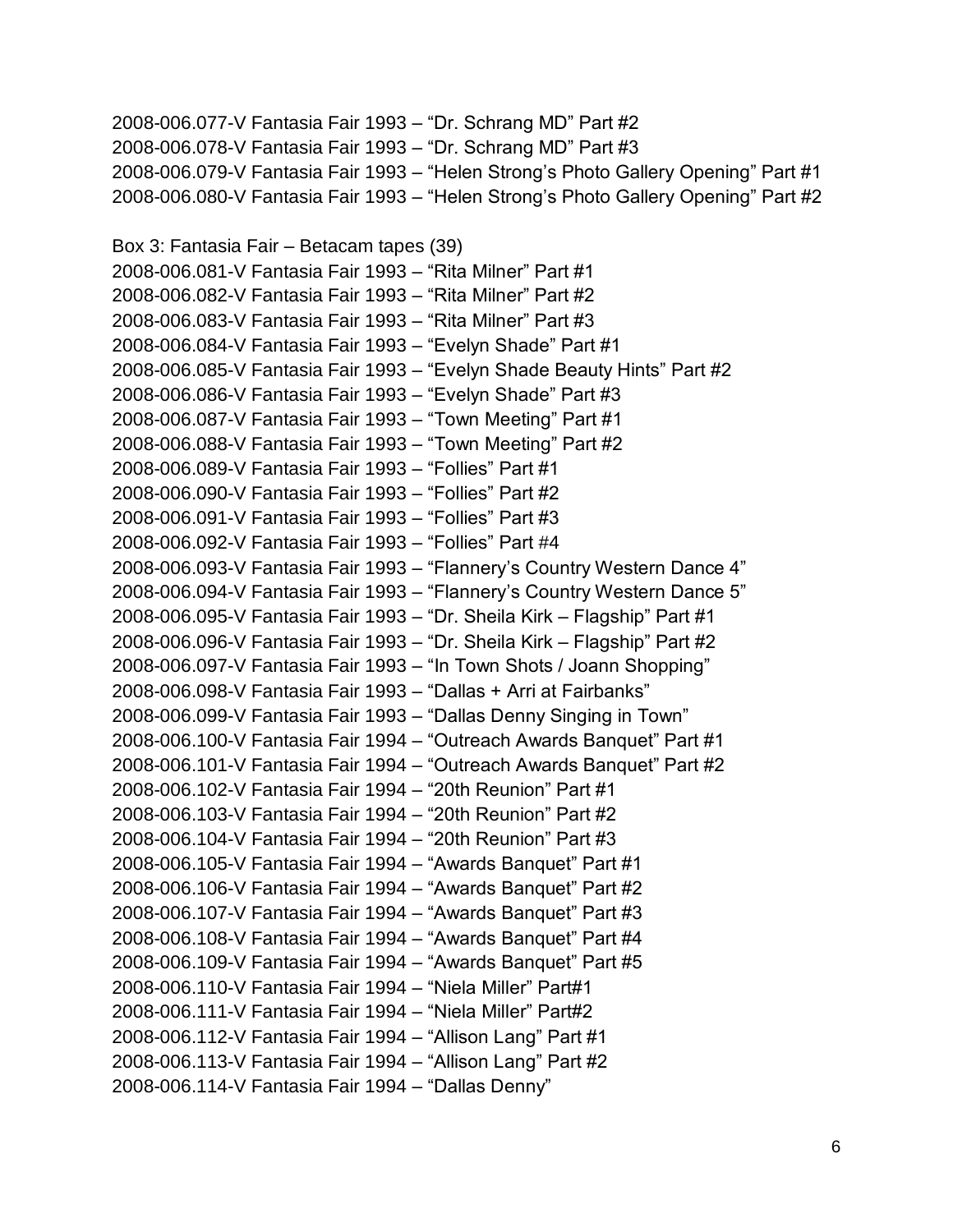2008-006.115-V Fantasia Fair 1994 – "Ari One-on-One with Marilyn Volker" 2008-006.116-V Fantasia Fair 1994 – "Ari One-on-One with Sandra Cole" 2008-006.117-V Fantasia Fair 1994 – "Ari One-on-One with Richard Docter" 2008-006.118-V Fantasia Fair 1994 – "Senior Crossdressing" Part #1 2008-006.119-V Fantasia Fair 1994 – "Senior Crossdressing" Part #2 Box 4: Fantasia Fair – Betacam tapes (40) 2008-006.120-V Fantasia Fair 1994 – "Fantasia Fair Follies" Part #1 2008-006.121-V Fantasia Fair 1994 – "Fantasia Fair Follies" Part #2 2008-006.122-V Fantasia Fair 1994 – "Fantasia Fair Follies" Part #4 (no part #3) 2008-006.123-V Fantasia Fair 1994 – "Fantasia Fair Follies" Part #5 2008-006.124-V Fantasia Fair 1994 – "Fantasia Fair Follies" Part #6 2008-006.125-V Fantasia Fair 1994 – "Follies Original Footage Reel 3 / Follies Part 2" 2008-006.126-V Fantasia Fair 1994 – "Fashion Show Original Footage Reel 3 / Follies Part 3" 2008-006.127-V Fantasia Fair 1995 – "Awards Banquet" Part #1 2008-006.128-V Fantasia Fair 1995 – "Awards Banquet" Part #3 (no part #2) 2008-006.129-V Fantasia Fair 1995 – "Ari One-on-One with Mariette" 2008-006.130-V Fantasia Fair 1996 – "Fashion" Part #1 2008-006.131-V Fantasia Fair 1996 – "Fashion" Part #2 2008-006.132-V Fantasia Fair 1996 – "Fashion" Part #3 2008-006.133-V Fantasia Fair 1996 – "Follies" Part #1 2008-006.134-V Fantasia Fair 1996 – "Follies" Part #2 2008-006.135-V Fantasia Fair 1996 – "Follies" Part #4 (no part #3 or part #5) 2008-006.136-V Fantasia Fair 1997 – "Fashion Show" Part #1 2008-006.137-V Fantasia Fair 1997 – "Fashion Show" Part #2 2008-006.138-V Fantasia Fair 1997 – "Fashion Show" Part #3 2008-006.139-V Fantasia Fair 1997 – "Fashion Show" Part #4 2008-006.140-V Fantasia Fair 1997 – "Follies" Part #1 2008-006.141-V Fantasia Fair 1997 – "Follies" Part #2 2008-006.142-V Fantasia Fair 1997 – "Follies" Part #3 2008-006.143-V Fantasia Fair 1997 – "Follies" Part #4 2008-006.144-V Fantasia Fair 1997 – "Follies" Part #5 2008-006.145-V Fantasia Fair 1998 – "Follies" Part #1 2008-006.146-V Fantasia Fair 1998 – "Follies" Part #2 2008-006.147-V Fantasia Fair 1998 – "Follies" Part #3 2008-006.148-V Fantasia Fair 1998 – "Follies" Part #4 2008-006.149-V Fantasia Fair 1998 – "Follies" Part #5 2008-006.150-V Fantasia Fair 1998 – "Follies" Part #6 2008-006.151-V Fantasia Fair 1998 – "OIGS Banquet" Part #1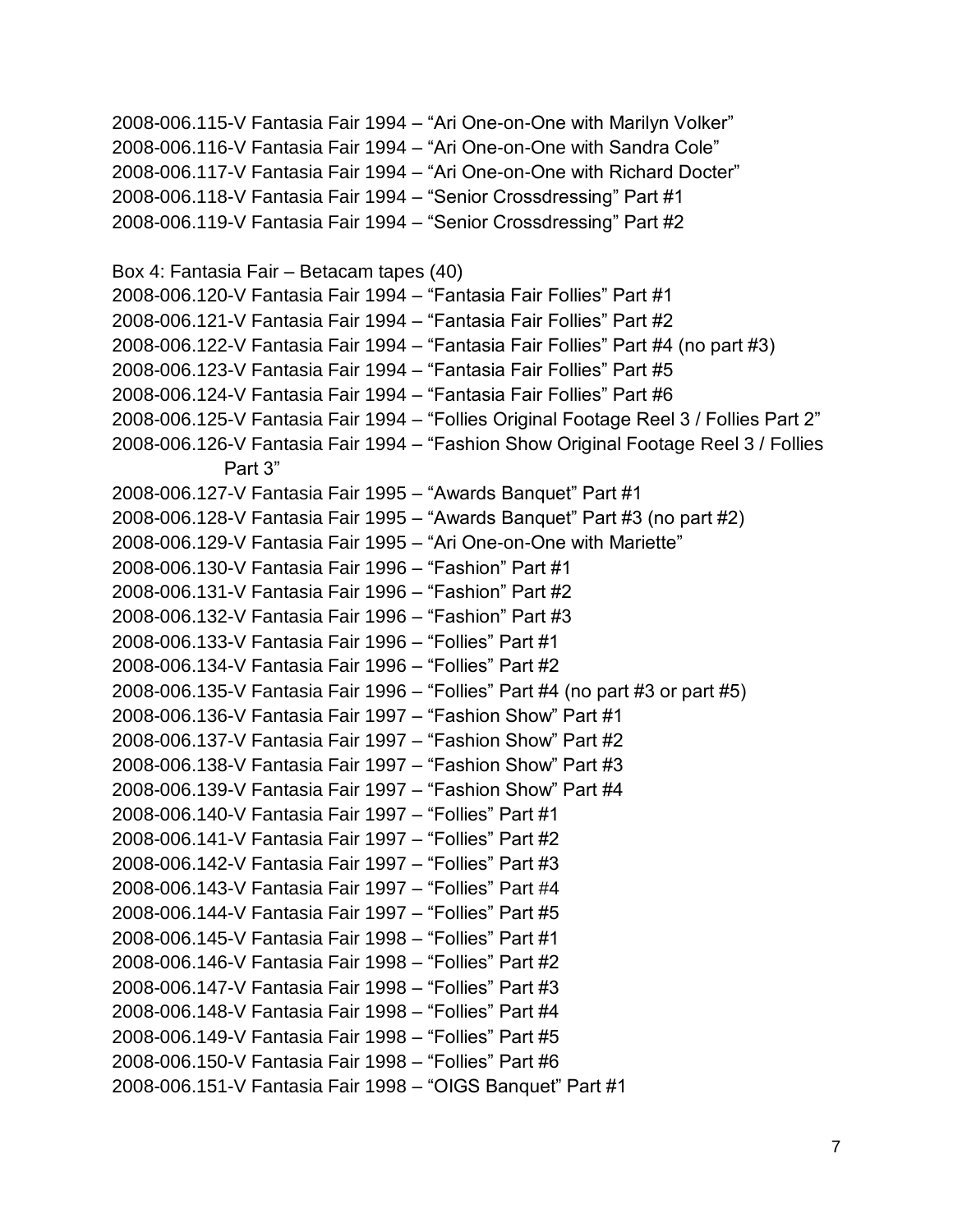2008-006.152-V Fantasia Fair 1998 – "OIGS Banquet" Part #2 2008-006.153-V Fantasia Fair 1998 – "OIGS Banquet" Part #3 2008-006.154-V Fantasia Fair 1998 – "OIGS Banquet" Part #4 2008-006.155-V Fantasia Fair 1998 – "Fashion Show" Part #1 2008-006.156-V Fantasia Fair 1998 – "Fashion Show" Part #2 2008-006.157-V Fantasia Fair 1998 – "Fashion Show" Part #3 2008-006.158-V Fantasia Fair 1998 – "Fashion Show" Part #4 2008-006.159-V "Outreach Institute Colloquium of Current Research about CD/CG Behaviors – Richard Docter and Ariadne Kane" Box 5: Betacam tapes (9) – Betamax tapes (1) – video reel tapes (3) – U-matic tapes (7) Betacam tapes: 2008-006.160-V Fantasia Fair undated – "Fashion Show" Part#1 2008-006.161-V Fantasia Fair undated – "Fashion Show" Part#2 U-matic tapes: 2008-006.187-V Fantasia Fair 1992 – "Follies" Part #1 2008-006.188-V Fantasia Fair 1992 – "Follies" Part #2 2008-006.189-V Fantasia Fair 1992 – "Follies" Part #3 Large Betacam tapes: 2008-006.190-V Fantasia Fair 1994 – "Fashion Show" 2008-006.191-V Fantasia Fair 1994 – "Follies" Part #1 (no part #2) 2008-006.192-V Fantasia Fair 1995 – "Outreach Institute PAAM 1 (Paris is Burning)" 2008-006.193-V Fantasia Fair 1995 – "Fashion Show" Box 7: Large Betacam tapes (11) – VHS tapes (12) Large Betacam tapes: 2008-006.194-V Fantasia Fair 1995 – "Follies" Part #1 2008-006.195-V Fantasia Fair 1995 – "Follies" Part #2 2008-006.196-V Fantasia Fair 1996 – "Fashion Show" 2008-006.197-V Fantasia Fair 1996 – "Follies" Part #1 2008-006.198-V Fantasia Fair 1996 – "Follies" Part #2 2008-006.199-V Fantasia Fair 1997 – "Fashion Show" 2008-006.200-V Fantasia Fair 1997 – "Follies" 2008-006.201-V Fantasia Fair 1998 – "Fashion Show" 2008-006.202-V Fantasia Fair 1998 – "Follies" 2008-006.203-V Fantasia Fair undated – "Outreach Institute Seminar: A Pathway to Gender Happiness with Chris Howie"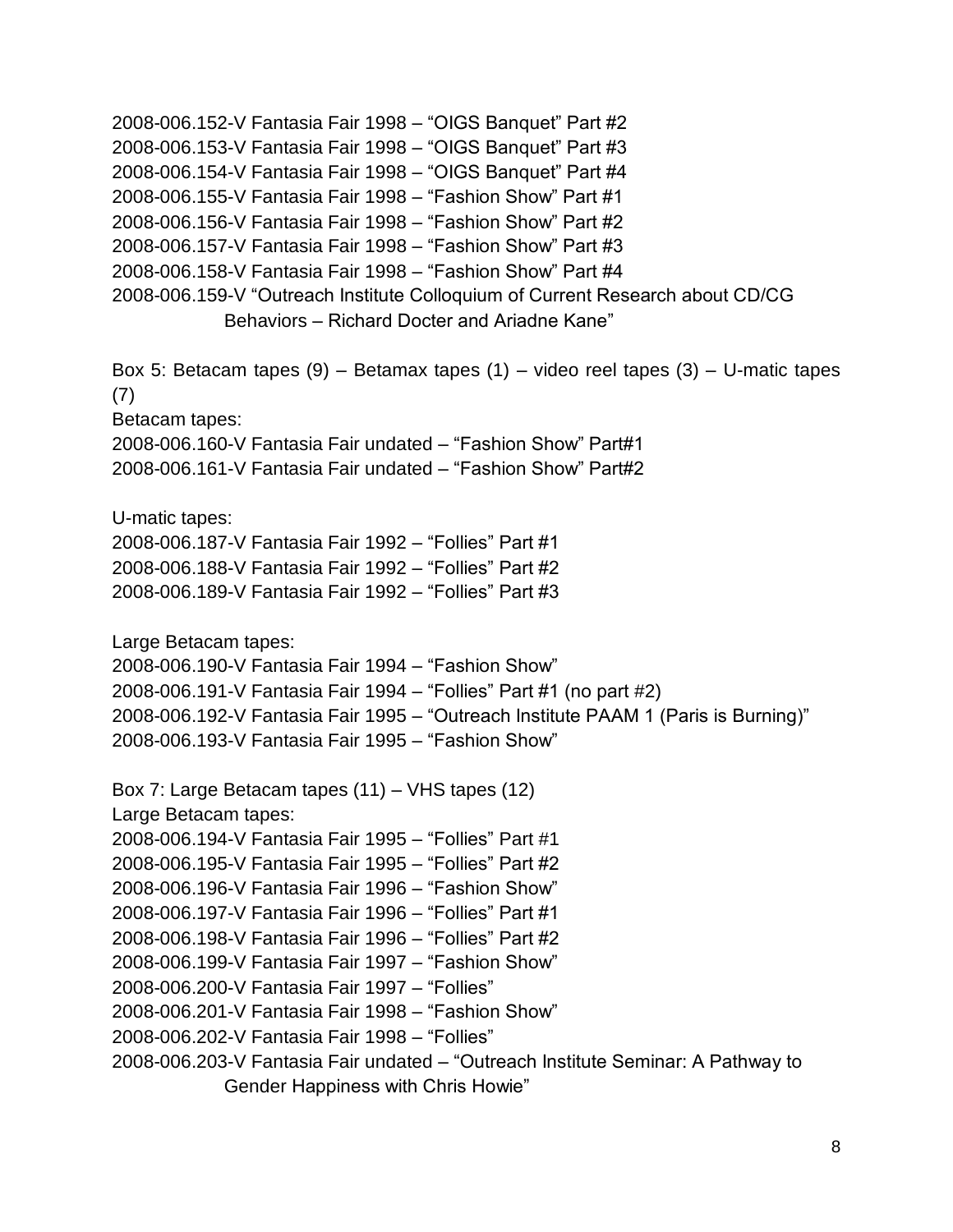VHS tapes:

2008-006.205-V Fantasia Fair 1980

- 2008-006.206-V Fantasia Fair 1981 "Speech Clinic / Make-up / Street / Cocktail"
- 2008-006.207-V Fantasia Fair 1981 "Awards Banquet"
- 2008-006.208-V Fantasia Fair 1981 "Sociological Aspects Seminar"
- 2008-006.209-V Fantasia Fair 1981 "Charm School with Paula Nelson, etc."
- 2008-006.210-V Fantasia Fair 1983 "Follies"
- 2008-006.211-V Fantasia Fair 1984 "Follies"
- 2008-006.212-V Fantasia Fair 1991 "Selects"
- 2008-006.213-V Fantasia Fair 1991 "Outreach Institute Awards Banquet"
- 2008-006.214-V Fantasia Fair 1991 "Outreach Institute Vern's Beauty Hints"
- 2008-006.215-V Fantasia Fair 1991 "Outreach Institute Provincetown Exteriors / Alan + Exhibits / PAAM (Paris is Burning) / Audience Questions Joanne Roberts"
- 2008-006.216-V Fantasia Fair 1991 "Outreach Institute Follies (Chris Howiew Comedy – Doctor Doctor) / Ari, Virginia, Marissa / Follies / Marietta Interview" Box 8: VHS tapes (23 + 11 copies)
- 2008-006.217-V Fantasia Fair 1991 "Fashion Show / Follies" (2 copies)
- 2008-006.218-V Fantasia Fair 1992 "Outreach Institute Coll. with Doctor Doctor / Marilyn + Ari / Coll. with Bullough"
- 2008-006.219-V Fantasia Fair 1992 "Outreach Institute PAAM Symposium, Ann Bolin / Q&A Why Did You Come to Fantasia Fair? / Ladies Night Banquet"
- 2008-006.220-V Fantasia Fair 1992 "Outreach Institute Fashion Show / Coll. with Ann Bolin / Coll. with Vern Bullough"
- 2008-006.221-V Fantasia Fair 1992 "Fashion Show / Follies" (2 copies)
- 2008-006.222-V Fantasia Fair 1992 "Fashion Show"
- 2008-006.223-V Fantasia Fair 1992 "Follies"
- 2008-006.224-V Fantasia Fair c1993 "An Experience to Remember" (2 copies)
- 2008-006.225-V Fantasia Fair 1994 "Fashion Show" (2 copies)
- 2008-006.226-V Fantasia Fair 1994 "Follies" (2 copies)
- 2008-006.227-V Fantasia Fair c1994 "Overview" (2 copies)
- 2008-006.228-V Fantasia Fair 1995 "Fashion Show" (2 copies)
- 2008-006.229-V Fantasia Fair 1995 "Follies"
- 2008-006.230-V Fantasia Fair 1996 "Fashion Show" (2 copies)
- 2008-006.231-V Fantasia Fair 1996 "Follies" (2 copies)
- 2008-006.232-V Fantasia Fair 1997 "Fashion Show"
- 2008-006.233-V Fantasia Fair 1997 "Follies"
- 2008-006.234-V Fantasia Fair 1997 "Follies, Evelyn Shade + Pam Geddes MCs"
- 2008-006.236-V Fantasia Fair 1998 "Fashion Show"
- 2008-006.237-V Fantasia Fair 1998 "Follies" Part #1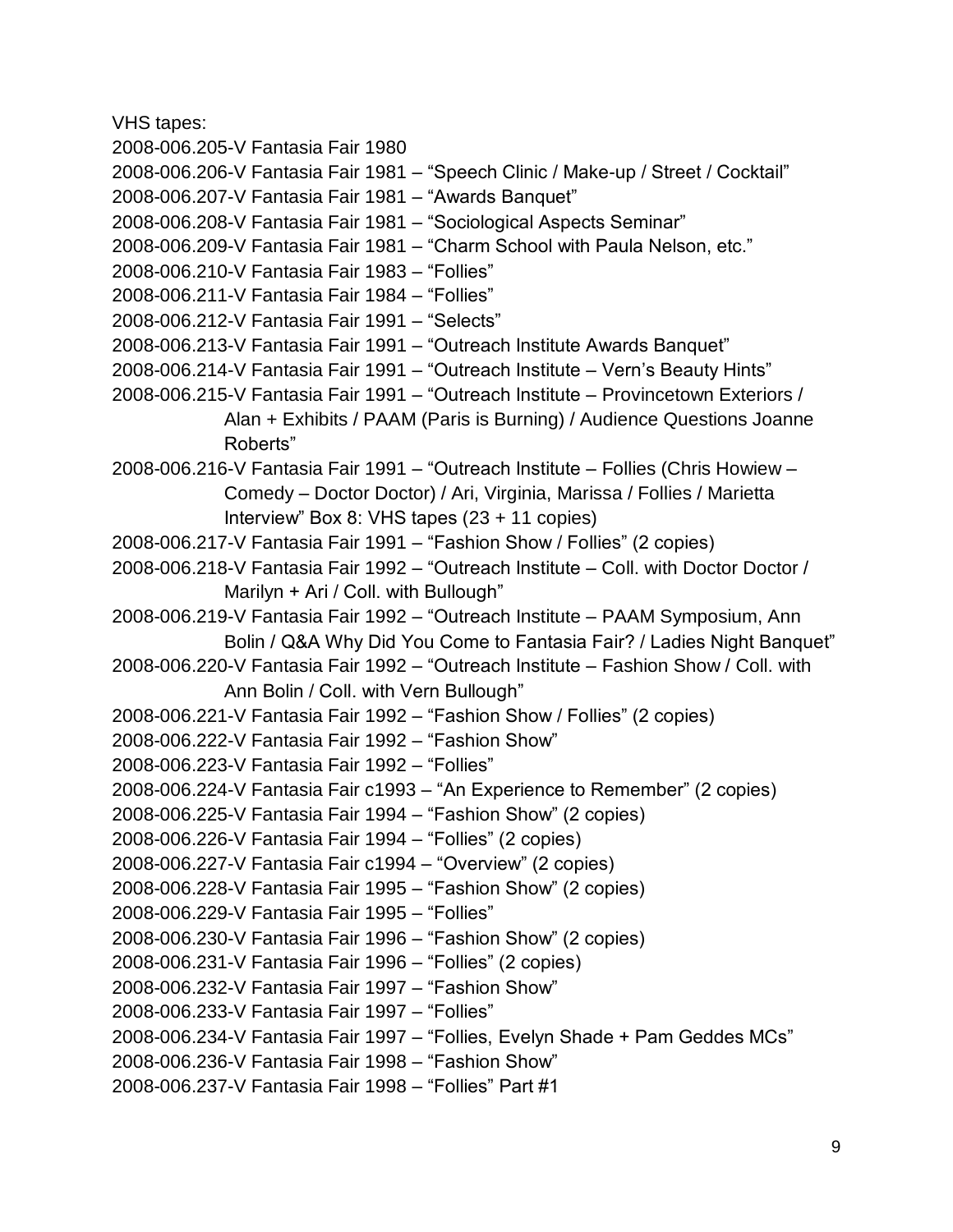```
2008-006.238-V Fantasia Fair 1998 – "Follies" Part #2
2008-006.239-V FF Educational Video – "A Pathway to Gender Happiness" (2 copies)
2008-006.240-V FF Educational Video – "Panel Presentation on Crossdressing / Cross 
             Gender Issues in the 90s" (2 copies)
2008-006.162-V "Mariette Slide Show" Part #1 – undated
2008-006.163-V "Mariette Slide Show" Part #2 / "Napis Panel Discussion" – undated
2008-006.164-V "Flagship Panel Discussion – Allison, Ari, Joann, Dallas, & Ricky" Part 
             #1
2008-006.165-V "Flagship Panel Discussion – Allison, Ari, Joann, Dallas, & Ricky" Part 
             #2
2008-006.166-V "Flagship Panel Discussion – Allison, Ari, Joann, Dallas, & Ricky" Part 
             #3
2008-006.167-V "CD/CG Behavior & Relationship Issues with Wives, Spouses, & 
             Partners – Presented by Sandra Cole & Ariadne Kane"
```
## <span id="page-9-0"></span>**Music and Media**

The University of Victoria Library holds trans-themed films in its main collection located in the Music and Media department.

| PN1997 A2627 2000   | Adventures of Priscilla, Queen of the Desert                |
|---------------------|-------------------------------------------------------------|
| HQ77.9 A334 2008    | <b>Against A Trans Narrative</b>                            |
| PN1997 T5935 2009   | All about my mother (Todo sobre mi madre)                   |
| HQ77.95 U6A47 2012  | American TransGender                                        |
| PN1997 F328482      | Bawang bie ji (Farewell My Concubine)                       |
| PN1997 B694         | Boys don't cry                                              |
| PN1997 C767 2012    | <b>Crying Game</b>                                          |
| HQ77.9 E59          | Enough man                                                  |
| HQ77.95 A35E94 2010 | Exquisite gender: digital stories: transgender and intersex |
|                     | people in Africa                                            |
| PN1997 F32848       | Farewell my concubine                                       |
| HQ77.8 M335F6 7     | Forever's gonna start tonight                               |
| PN1992. 8 H64F87    | Further off the straight and narrow                         |
| HQ77.8 B49G46       | Georgy girl                                                 |
| PN1997 H43          | Hedwig and the angry inch                                   |
| PN1997 F328752      | In a year of 13 Moons (Fassbinder Collection)               |
| HQ77.9 I59          | I'm just Anneke & The family journey In the flesh           |
| PN1997 S17797       | <b>Iron Ladies</b>                                          |
| PN1997. 2 S335      | Iron Ladies II                                              |
| PN1997 M133         | M. Butterfly                                                |
|                     |                                                             |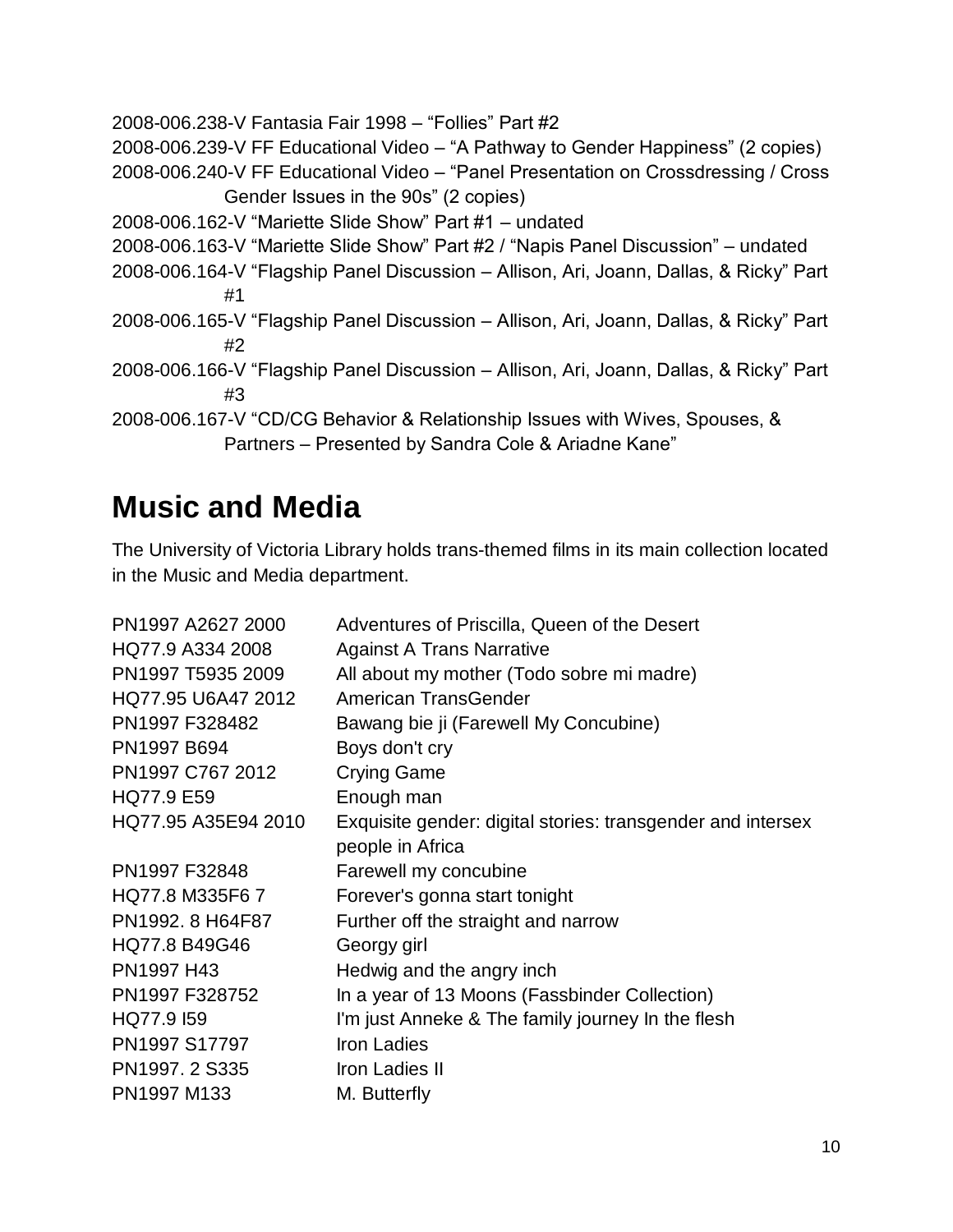PN1997 M195 Ma vie en rose HQ77.9 M44 2006 Middle sexes: redefining he and she ML420 S76M96 2013 My prairie home HQ77.9 N6224 2009 No dumb questions HQ77.2 U6P335 Paris is burning HQ77.2 S28P33 Paradise bent HQ77.95 C2R87 2012 Rural Transcapes HQ77.8 H38S535 She's a boy I knew HQ77.95 U6S68 Southern comfort HQ77.95 U6S75 2008 Still Black HQ77.95 I5T35 2011 Tales of the waria RA564.9 T73T723 2012 Transgender Tuesdays HQ77.7 T73 Trans generation HQ77.7 T696 2012 TRANS RC560 G45T73 Transsexual Voyage HQ77.95 U6T73 Transparent HQ77.9 W457 What sex am I? HQ76.2 C852A23 4 Woubi Cheri

## <span id="page-10-0"></span>**Rikki Swin Institute**

The Rikki Swin Institute: Gender Education, Research, Library and Archives (RSI) dedicated to transgender research and education. It opened to the public on March 22, 2001, to coincide with the 15th Annual Conference of the International Foundation for Gender Education. The Institute closed in December 2004.

The Institute had four objectives: the housing of a library and archives; conference cosponsorship; digital video education; and research. Archival collections were purchased from Ari Kane, Betty Ann Lind, the International Foundation for Gender Education (IFGE), and Virginia Prince.

#### **Acc. No. 2008-006**

2008-006.249-V Rikki Swin Institute 2001 – "The Bus Ride / Intro" 2008-006.250-V Rikki Swin Institute 2001 – "Rikki Swin video played to delegates on bus ride to RSI opening" (2 copies) 2008-006.251-V Rikki Swin Institute 2001 – "Brunch / Press Conference" 2008-006.252-V Rikki Swin Institute 2001 – "Virginia Prince interview by Ariadne Kane"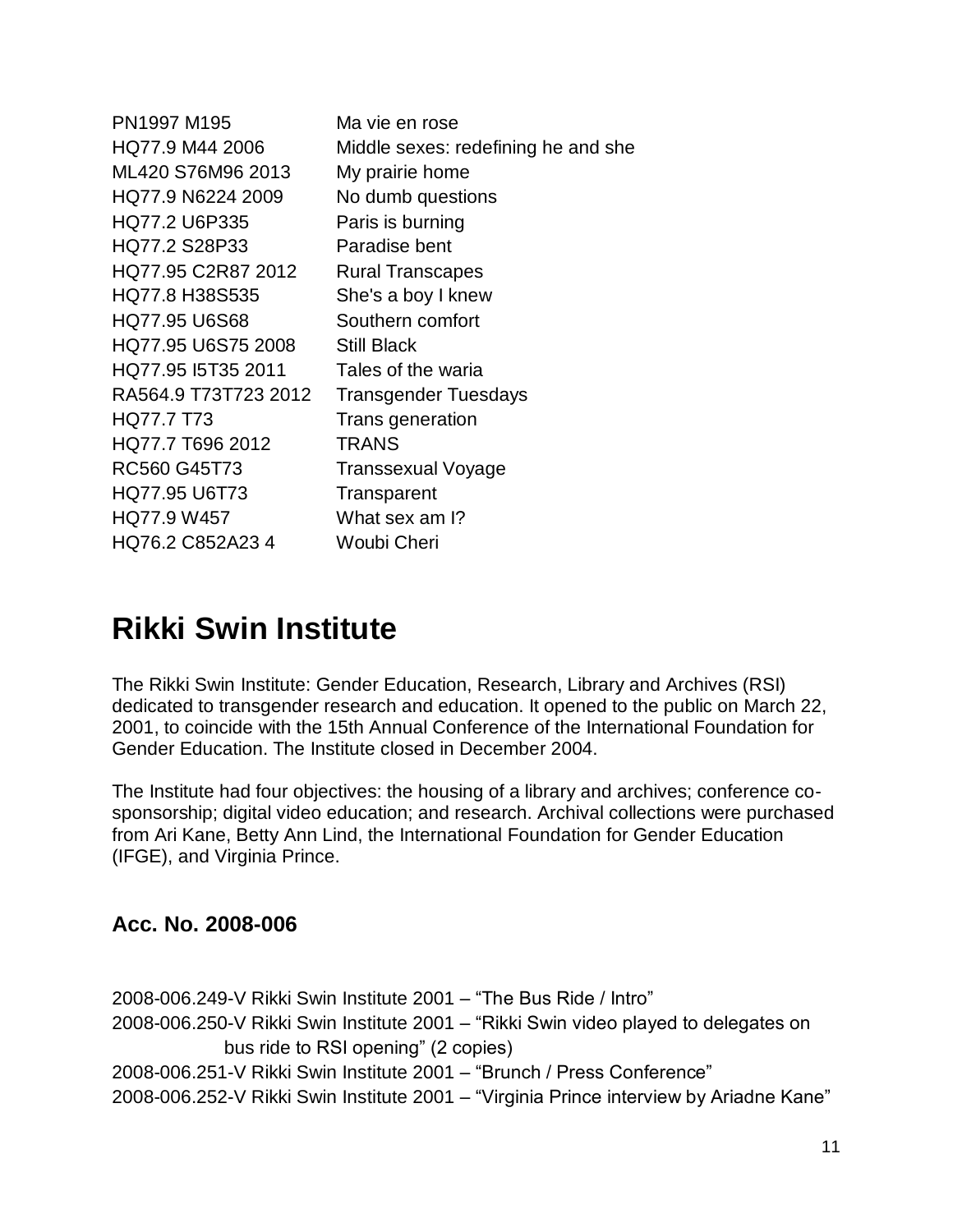2008-006.253-V Rikki Swin Institute Symposium 2001 – "Alyson Meiselman" 2008-006.254-V Rikki Swin Institute Symposium 2001 – "Dr. Stephen Whittle" 2008-006.255-V Rikki Swin Institute Symposium 2001 – "Dr. George Brown" 2008-006.256-V Rikki Swin Institute Symposium 2001 – "Dr. Toby Meltzer" 2008-006.257-V Rikki Swin Institute Symposium 2001 – "Dr. Deidre McCloskey" 2008-006.258-V Rikki Swin Institute Symposium 2001 – "Armand Hotimsky: 2008-006.259-V Rikki Swin Institute Symposium 2001 – "Dr. Fred Ettner" 2008-006.260-V Rikki Swin Institute Symposium 2001 – "Dr. Miqqi Gilbert" 2008-006.261-V Rikki Swin Institute Symposium 2001 – "Jos Megens" 2008-006.262-V Rikki Swin Institute Symposium 2001 – "Dr. Eugene Schrang" 2008-006.263-V "Rikki Fox" 2000 2008-006.264-V "Symposium on Gender and the Law" 2002 2008-006.265-V CDS Premium Videos – "An Evening with Dr. Stanley Biber: An informal discussion of MtF reassignment surgical technique" 2008-006.266-V IFGE Video – "Gender 101: An introduction to the nature of the Transgendered" 2008-006.267-V "The World of Gender: Crossdressing and Crossgender Behaviors" Featuring Ariadne Kane 2008-006.268-V "The World of Gender: The Crossdresser and his Wife—Strategies for Coping" featuring Ariadne Kane (2 copies) 2008-006.269-V "The World of Gender: The Crossdresser and the Transsexual—First Contact" featuring Ariadne Kane (2 copies) 2008-006.270-V "Gender Identity: Variations of Expression" (2 copies)

- 2008-006.271-V Selections by Dale Bogucki: "Yes, Daddy", "Spin the Bottle", "Remote Control", and "Thunder Only Happens When It's Raining"
- 2008-006.272-V "Metamorphosis: man into woman"
- 2008-006.273-V "Gender Identity"

2008-006.274-V "Accessorizing Your Wardrobe with Laurie Lamoureux"

Box 10: VHS tapes (17) – MiniDV tapes (11) – Compact cassettes (63 + 2 copies) VHS tapes:

2008-006.275-V "The Children's Place Association – Rainbow After the Rain" 2000 2008-006.276-V "Metamorphosis: Story of Gary/Gabriel MtF Journey – Longitudinal

Study" 2008-006.277-V "What Sex Am I?"

2008-006.278-V "Linda Les & Annie – The First Female-to-Male Transsexual Love Story"

2008-006.279-V "ER for Claire + Transgendered 20/20"

2008-006.280-V A&E Documentary - "The New Explorers – The Dream Fulfilled"

2008-006.281-V Trailer – "Looking for Compton's: The Lost History of Transsexuals in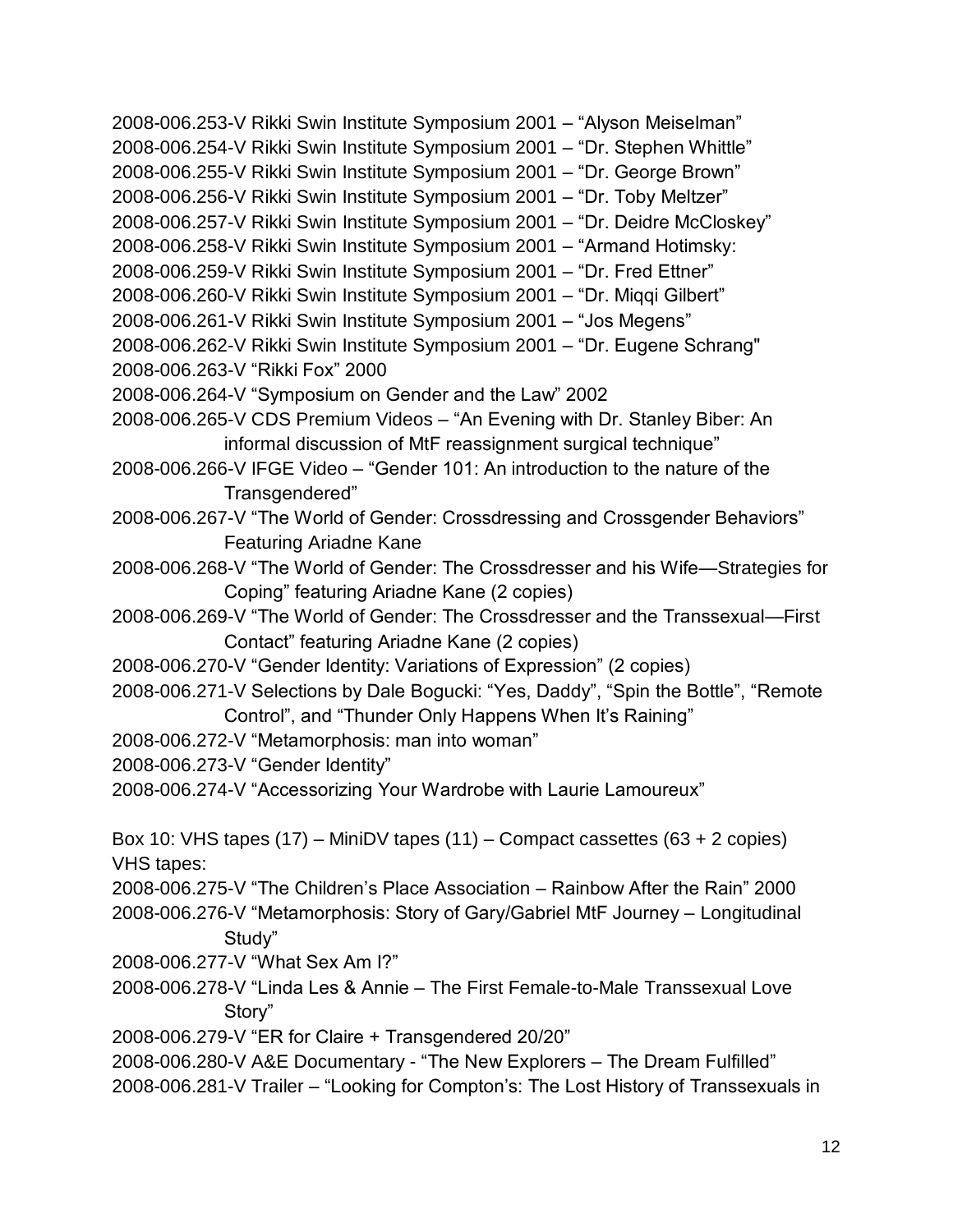San Francisco's Tenderloin" 2008-006.282-V "Kevin's Room – Preview Copy" 2001 2008-006.283-V "You Don't Know Dick" – with written note to Rikki 2008-006.284-V "What Sex Am I?" 2008-006.285-V "Sally Jesse Raphael Show – I'm a Boy Who Wants to Be a Girl" 2008-006.286-V Documentary – "My Dad, this Great Woman" 2008-006.287-V "Fox R[?]" 2001 2008-006.288-V "Different for Girls" 2008-006.289-V "E.R. Primetime Live Crossgendered" 2008-006.290-V "Ma Vie en Rose (My Life in Pink)" 2008-006.291-V Untitled from "Lawrence" – with note MiniDV tapes: 2008-006.292-V HBIGDA 2001 Part #6 (no parts #1-5) 2008-006.293-V HBIGDA 2001 Part #7 2008-006.294-V HBIGDA 2001 Part #8 2008-006.295-V HBIGDA 2001 Part #9 2008-006.296-V HBIGDA 2001 Part #10 2008-006.297-V HBIGDA 2001 Part #11 2008-006.298-V HBIGDA 2001 Part #12 2008-006.299-V HBIGDA 2001 Part #13 2008-006.300-V HBIGDA 2001 Part #14 2008-006.301-V "Milton Diamond introduced by Alison Laing at the 17th Annual IFGE Convention 'Transgender 2003' at Philadelphia Airport Hilton" 2008-006.302-V "Dr. Dana Beyer talking about DES" undated

## <span id="page-12-0"></span>**Reed Erickson**

In 1964, Erickson launched the Erickson Educational Foundation (EEF), a philanthropic organization funded entirely by him. The Erickson Educational Foundation's stated goals were "to provide assistance and support in areas where human potential was limited by adverse physical, mental or social conditions, or where the scope of research was too new, controversial or imaginative to receive traditionally oriented support."

UVic's Transgender Archives holds Erickson's extensive archives of personal papers, business records, legal files, and art works totaling approximately 15 meters of material.

### **Acc. No. 2008-001**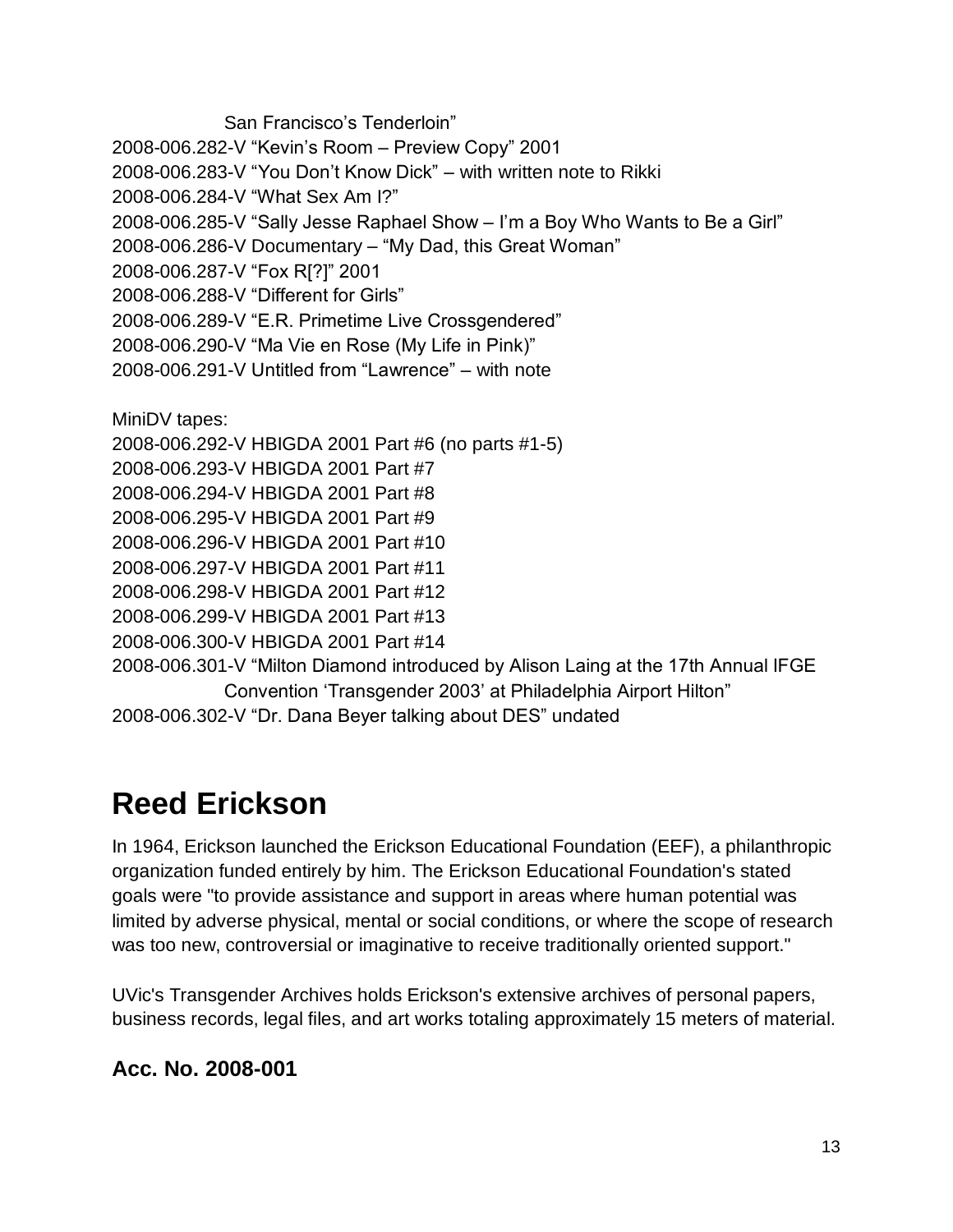# <span id="page-13-0"></span>**The University of Ulster Trans-Gender Archives/Richard Ekins**

When the University of Ulster Trans-Gender Archive (TGA) was founded in January 1986 by Richard Ekins at the University of Ulster, UK, it was the first such collection in the world to be housed within a University setting, and the term "trans-gender" was barely in use.

The TGA became "The Transgender Archive" in 2000, in recognition of the widespread use of the term "transgender" by that time. The Archive ceased its connection with the University of Ulster in July 2010, when Richard Ekins became Emeritus Professor of Sociology and Cultural Studies at the University of Ulster and it was donated to the University of Victoria in 2013.

The collection is focused on understanding how attitudes and representations of transgender people have developed and changed over time.

### **Acc. No. 2014-020**

| Box 12: Home recordings                                                            |
|------------------------------------------------------------------------------------|
| 2014-020-001-V Sigue Sigue Sputnik in Concert: Extract / Some Like it Hot: Curtis, |
| Monroe / Oh Yes I Am Oh No You're Not: BBC 2 Documentary on                        |
| Pantomime Dames: (J8)                                                              |
| 2014-020-002-V Mannequin: 1987 / The World of the Unborn: recorded April 13 1988 / |
| Initiation of a Shaman: recorded April 21, 1988: (I9)                              |
| 2014-020-003-V Happy Birthday, Australia: recorded January 10 1988 / The Kenny     |
| Everett Television Show: recorded Jan 11 1988 / Our Jimmy: January 7               |
| 1988 / Whatever Next: recorded February 1 1988 : (J2)                              |
| 2014-020-004-V Thailand Transvestite Cabaret: English and Thai Sound: recorded     |
| 1987: (N5)                                                                         |
| 2014-020-005-V Theatre of Blood, 1973 : Diana Rigg as a Young Man : recorded       |
| January 14 1989 : (H6)                                                             |
| 2014-020-006-V Out on Tuesdays: Crimes of Passion, Simeon Solomon / The Firm /     |
| Out on Tuesdays: Disco's Revenge: Video Postcard from Vermont /                    |
| Hippodrome Show: includes Fay Presto finale / Trick Or Treat: (H1)                 |
| 2014-020-007-V Monty Python's Flying Circus / New Statesman: Baa Baa Black Sheep   |
|                                                                                    |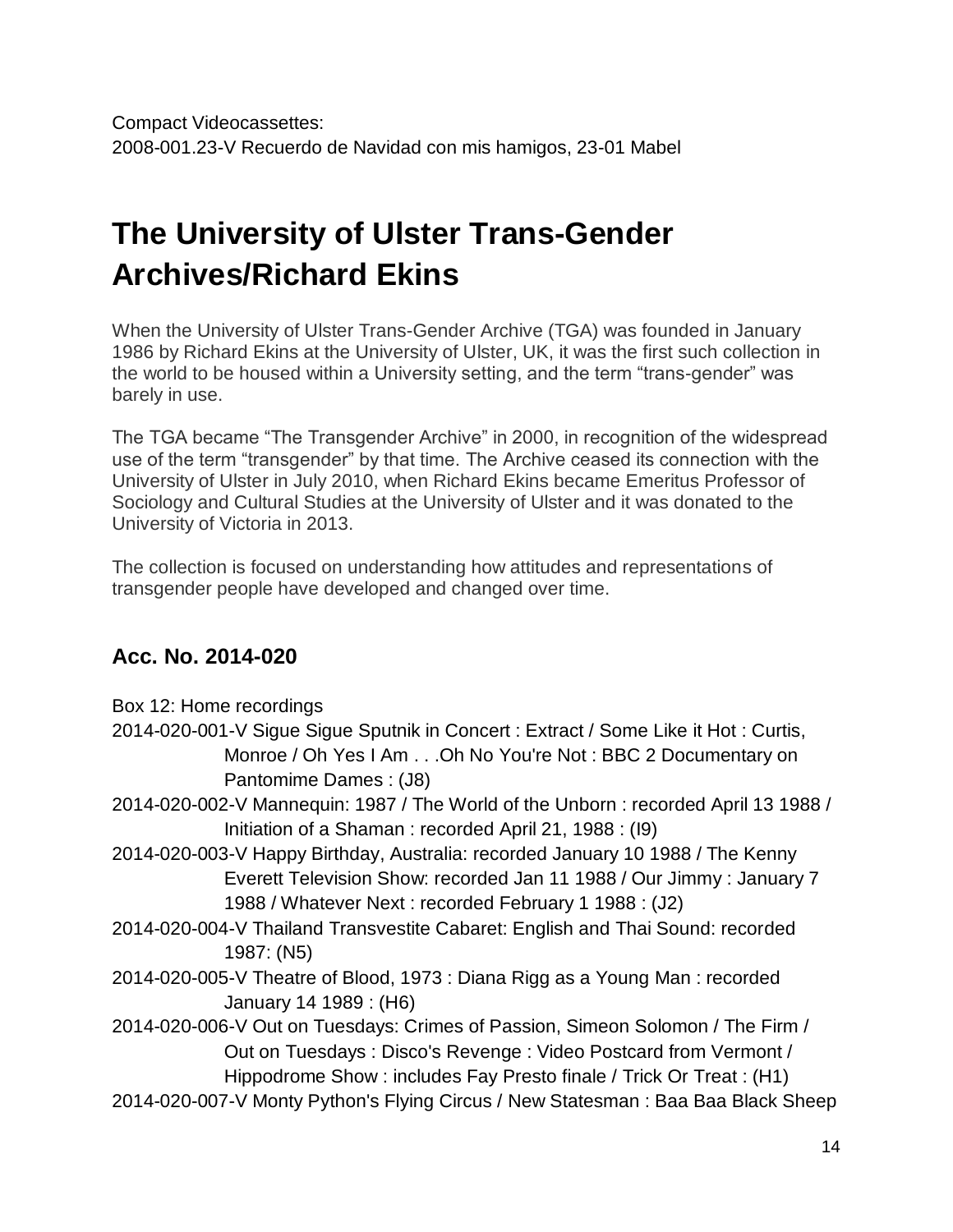: recorded October 25 1987 / Warhol : South Bank Show : recorded October 15 1987 / Androgyny Army Sequence : Clothes Show : recorded October 27 1987 / 3-2-1 Christmas Special : recorded November 19 1987 :  $(L1)$ 

- 2014-020-008-V Barry Humphries, This is Your Lunch : recorded March 11 1988 / Friday Night Live : recorded March 11 1988 / Open Space : The Media and the Loony Left : recorded March 14 1988 / French and Saunders : recorded March 18 [?] 1988 / Blackadder II : recorded March 17 1988 / Cabaret at the Jongleurs : recorded March 17 1988 / That's Life : recorded May 8 1988 : (J1)
- 2014-020-009-V That's Life / Body Styles : All Dressed Up : recorded 1989 / Arena : The Tip of the Ice Berg on Breasts / J. C. Fan Club on Aspel / Body Styles : (H5)
- 2014-020-010-V States of Mind : Brian Farrell on Freud / States of Mind : Stuart Hampshire on Freud / Dame Edna Experience! : recorded October 10 1987 / The New Statesman : Friends of St. James : recorded October 11 1987 : (J3)
- 2014-020-011-V 9 O'clock News : European Court : recorded March 7 1986 / Thinking Aloud : recorded October 19 1986 / Des O'Connor Live : recorded 1986 / Hank Wangford : A-B : recorded 1986 : (L6)
- 2014-020-012-V Recorded programs from November 9 1987 November 14 1987 : includes Boy George on Wogan / Top of the Pops / Two Ronnies / Pulaski / Die Laughing excerpts / Night Network / Copycats / Monty Python / Drag Queens on Roller

Skates / Vivat Regina : [enclosed list of recordings and descriptions] : (L7)

- 2014-020-013-V Q.E.D. : Sheer Genius / Come Back to the Five and Dime Jimmy Dean : 1982 : (K4)
- 2014-020-014-V 3-2-1 : Fascinating Aïda : recorded September 22 1987 / The Dame Edna Experience! : recorded September 26 1987 / Monty Python's Flying Circus : recorded September 26 1987 / Dear John : recorded September 21 1987 [note that it is "not recorded"] : (L5)
- 2014-020-015-V The Decision : The Wrong Body Part 1 : recorded February 1996 2014-020-016-V The Decision : The Wrong Body Part 2 : recorded February 1996
- 2014-020-017-V Sir Henry at Rawlinson's End / Better Half / Rocky Horror Picture Show / Lenny Henry as Tina Turner / Role Reversal Comedy : Wandsworth Warmers / Snippet of Male Actress in Hammer House of Horrors / Monty Python : Cafeteria : (J6)
- 2014-020-018-V A Change of Mind : Mother, Daughter, Mother, Son : 1986 : recorded 1987 / Horizon : Bruno Bettelheim : Parts 1 and 2 : 1986 : recorded 1987 : (Q1)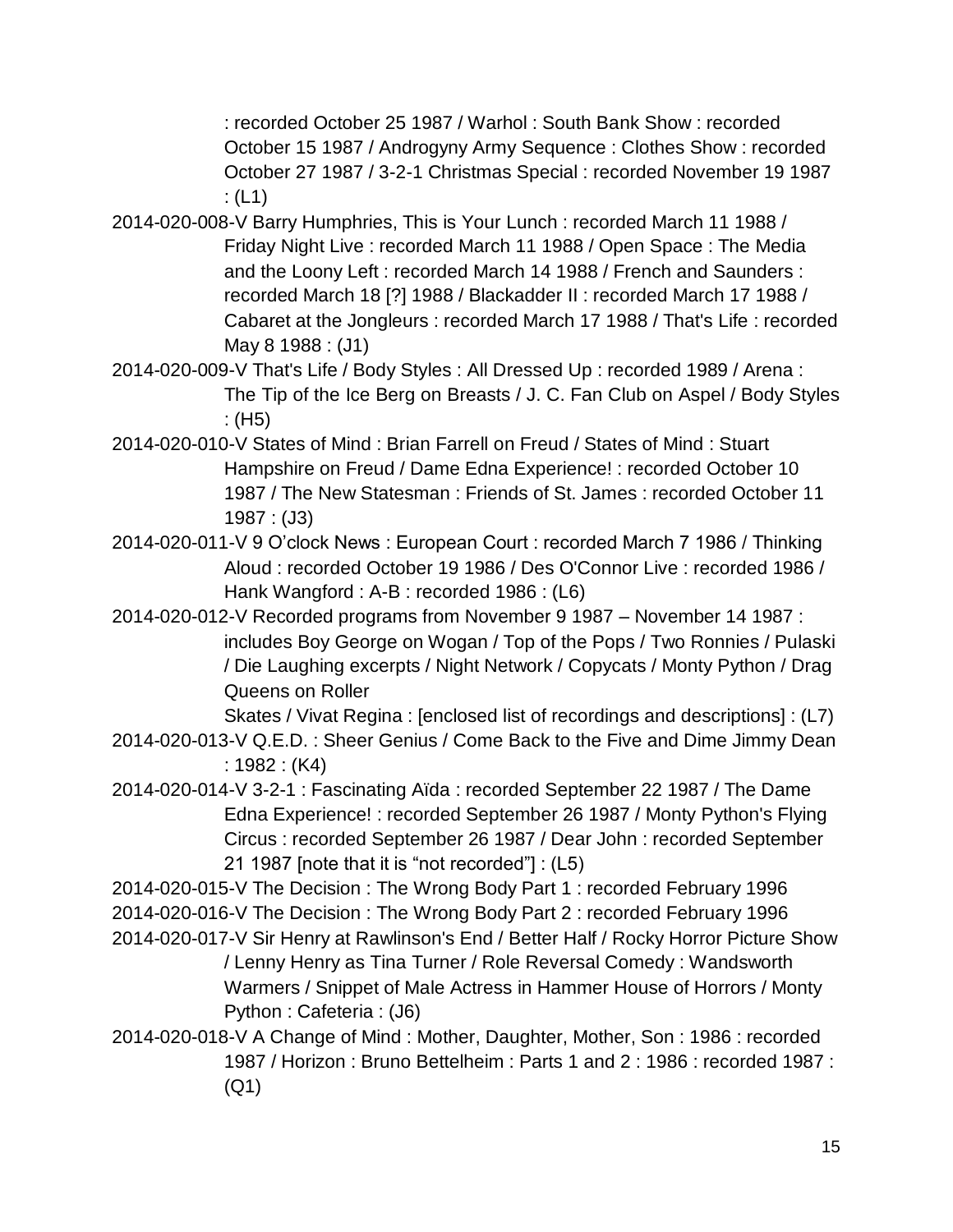2014-020-019-V Voices : 2: Psychoanalysis: The Impossible Profession? : recorded May 13 1987 / Victoria Wood : As Seen on TV : recorded May 14 1987 / The Grumbleweeds Show : recorded May 16 1987 / Eleventh Hour Cinema : Nineteen Nineteen : recorded May 18 1987 : (P2)

2014-020-020-V Psycho II : 1983 : recorded 1986 : [enclosed newspaper article] : (M2)

2014-020-021-V Recorded programs from October 29 1987 – November 11 1987 : includes Scarlet Fantastic / Comic Drag Mime / Pulaski TV Clip / Nightnetwork Copycats / Russ Abbot's Annie / Top of the Pops / Two Ronnies / Golden Girls / Gnostics / 'Allo 'Allo! : (L2)

2014-020-022-V Recorded programs from October 30 1987 – November 4 1987 : includes Two Ronnies / Monty Python / Nightnetwork / Blue Murder at St. Trinians / Clothes Show / M\*A\*S\*H : (L3)

2014-020-023-V What's New Pussycat? : 1965 : recorded 1983 / Timewatch : The Secret File on J Edward Hoover : recorded February 24 1993

2014-020-024-V Open Space : The Three Page Debate : recorded May 11 1987 / Horizon : Making Sex Play : recorded May 11 1987 / Day to Day : Transvestism : recorded May 13 1987 : (M 3)

2014-020-025-V Little Big Man with Himani, Indian GT / George Grosz's Life / The Incredible Orlando : [n.d.] (K8)

2014-020-026-V Rio das Mortes : 1971 : recorded July 16 1987 / Bodymatters : recorded August 10 1987 : (K7)

2014-020-027-V Heart of the Matter : recorded March 8 1987 / EastEnders 1987 / Voices : 5: Psychoanalysis: Nothing Sacred? : recorded June 3 1987

2014-020-028-V Recorded clips [n.d.] : includes music videos, Stones in drag / Monty Python Drag / Stones video / Perri in Steptoe film / Alter image Clips / Stallone in drag to catch a terrorist / Wisdom as ATS girl / Sweet, Bowie :  $[n.d.]$  (J7)

2014-020-029-V Q.E.D. : Jean – A Battle with Obsession : recorded September 9 1987 / The Dame Edna Experience! : recorded September 19 1987 / The Dame Edna Experience! : recorded September 23 1987 / Monty Python's Flying Circus : [enclosed newspaper clipping] : (K2)

2014-020-030-V The Human Factor : Karen Ulane / La Cage Aux Folle / Victor/Victora :  $(incomplete) : [n.d.] : (K3)$ 

2014-020-031-V Hodson Confidential on Transsexuals : Stephanie Anne Lloyd / Russell Reid Central TV : recorded January 20 1990

- 2014-020-032-V Sex and the Village (Granada) : recorded between March 5 2004 April 9 2004
- 2014-020-033-V Ruth Ellis: A Life for a Life : [n.d.]
- 2014-020-034-V Wogan (no Tula) / Heart of the Matter : On Transsexuality / Spitting Image / This Morning (Monday) on TS : [n.d.]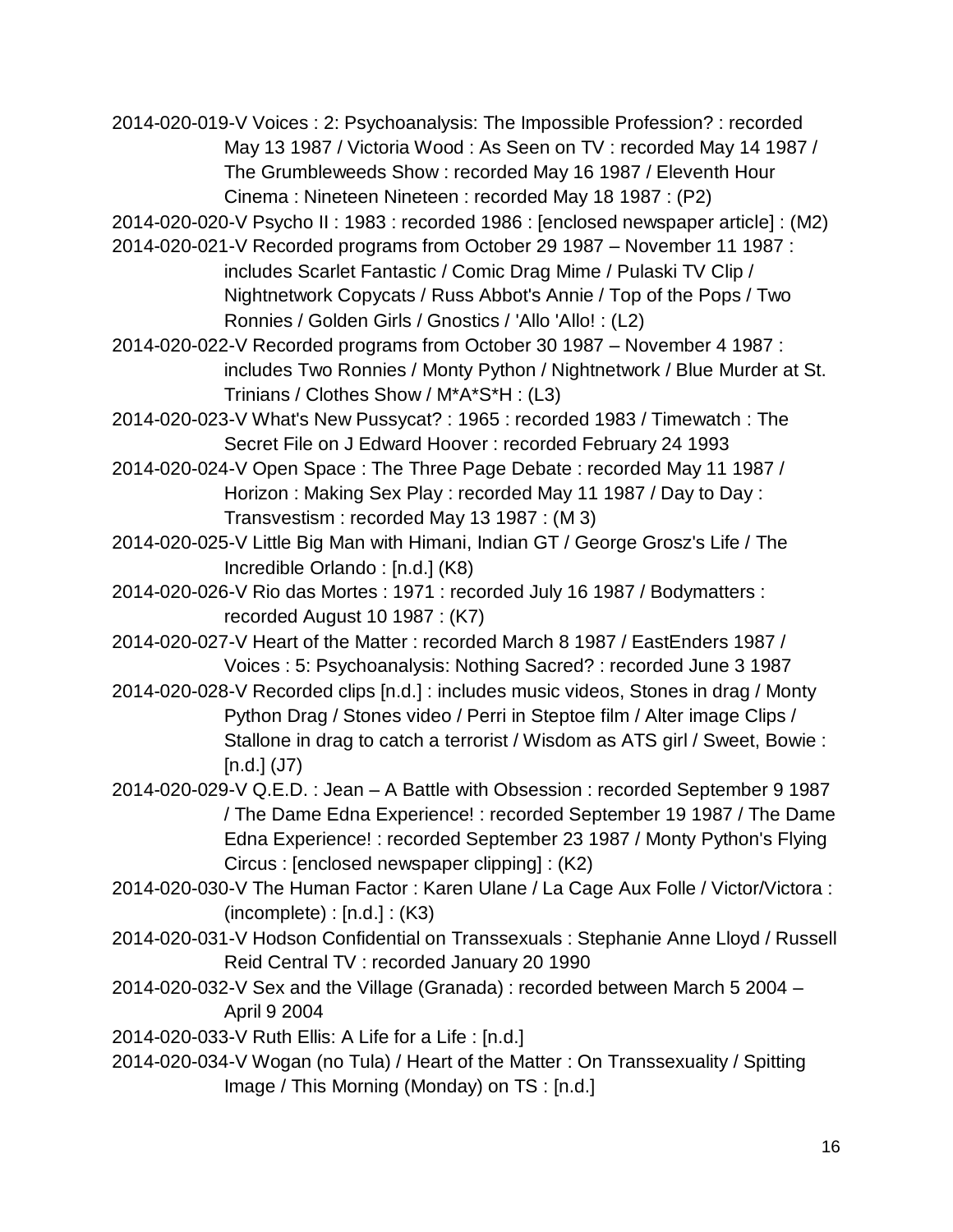- 2014-020-035-V Sulka's Wedding : [n.d.]
- 2014-020-036-V Pamela : [n.d.] : (N3)
- 2014-020-037-V Rab C. Resbitt : Touch : 1993
- 2014-020-038-V Le Mystere des Sexes : (no date) / Horizon : Sex Change : November 21 1966
- 2014-020-039-V The Perfect Woman : 1949
- 2014-020-040-V Boy Meets Girl : Channel 4 : part 1 of 3: recorded February 6 2001
- 2014-020-041-V The Big Sleep : 1946 : [enclosed textual material]
- 2014-020-042-V [Undecipherable label] : [enclosed textual material]
- 2014-020-043-V Freebie and the Bean : 1974 / Cinderella: The Shoe Must Go On : 1986 : (F9)
- 2014-020-044-V Dead Man Don't Wear Plaid / The Refuge : Pot Pourri : recorded October 12 1987 / The New Statesman : Three Line Whipping : recorded October 18 1987 / Dear John : recorded October 12 1987 / The Dame Edna Experience! : recorded October 17 1987 : (Q2)
- 2014-020-045-V Her Life As A Man : 1984 : (P1)

Box 13:

- 2014-020-046-V Recorded clips [n.d.] : includes Kinks : Lola / Company of Wolves : Lycanthropic Folklore : Transformation / Gender Bender Pop : Boy George, Prince, Bowie / M\*A\*S\*H / Andrew Logan / Monty Python / Simmons : (J4)
- 2014-020-047-V Voices : 3: Psychoanalysis: Truth or Science? : recorded May 20 1987 / The Grumbleweeds Show : recorded May 23 1987 / Theatre Night: What the Butler Saw : recorded May 24 1987 : (H7)
- 2014-020-048-V Female Impersonator Competition U.S.A. : 1985 : (N6)
- 2014-020-049-V Sexology: Attack of the Giant Women/The Blues, a Musical Journey: Red, White & Blues, 2003
- 2014-020-050-V Victor/ Victoria : 1982 / There's a Lot of it About : March 1989 : (H4)
- 2014-020-051-V London Drag Balls Video / When I Get to Heaven : recorded April 26 1987
- 2014-020-052-V Clive James Postcards from Rio : recorded January 4 1989 / Old Mother Riley in Paris : recorded January 5 1989 / R. Travis Concert / Trick or Treat : recorded January 14 1989 (H8)
- 2014-020-053-V Kumen Der Kabaret : Porchester Hall Balls / Prince : "Kiss" excerpt / Bowie : Ziggy Stardust & the Spiders / Midnight Cowboy / An Audience with Dame Edna : [n.d.] : (I2)
- 2014-020-054-V London's Marathon : recorded April 17 1988 / Secret Services : The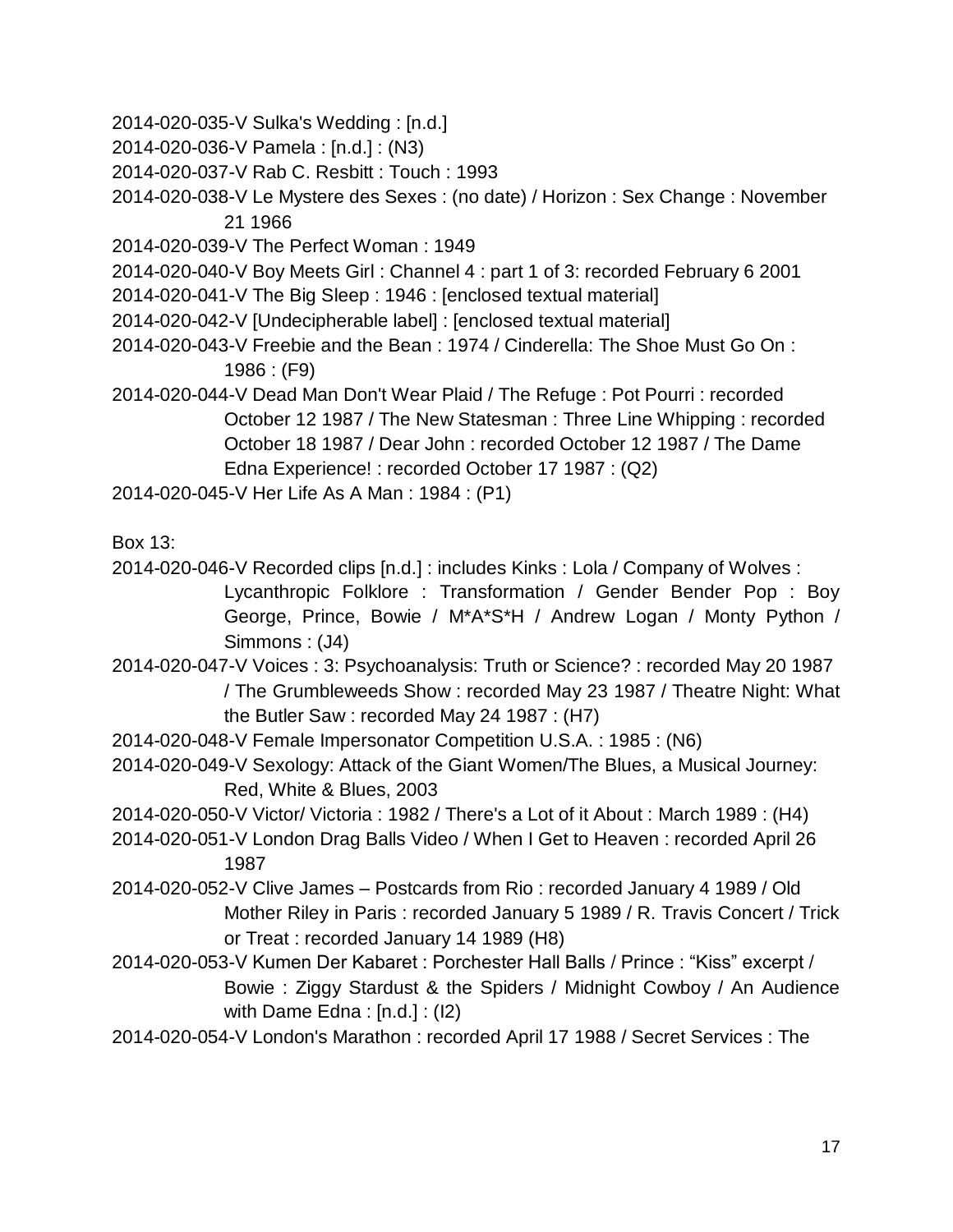Prostitutes : recorded May 6 1988 / Troubles : Part Two : recorded May 8 1988 / Blackadder the third : recorded May 20 1988 / Wired : recorded May 27 1988 : (M1)

- 2014-020-055-V The Alternative Miss World : No's 1 and 5 / Real Lives: Phantom Ladies / Whicker's America / Yvonne Sinclair, Mark Rees on Claire Raynor, Rachael Webb : [n.d.] : (P5)
- 2014-020-056-V John Waters' TV Documentary / Carnival '87 / Manchete Video / Brazil / Roberta Close / Transvestites : [n.d.] : (H3)
- 2014-020-057-V 'Allo 'Allo! : recorded December 5 1987 / Copy Cats : recorded December 5 1987 / Laughs from the Palladium : recorded December 6 1987 / 'Allo 'Allo! : recorded December 12 1987 / Did You See . . . ? : recorded December 13 1987 : (F7)
- 2014-020-058-V In At the Deep End: Drag Comic : (N9)
- 2014-020-059-V Dressed to Kill : 1980 / David Bowie's Serious Moonlight Tour, Interview from 1984 : (J9)
- 2014-020-060-V Armistead Maupin's Tales of the City : recorded July 14 1998 / Ruby : recorded July 21 1998
- 2014-020-061-V Equinox : Apocalypse When? : recorded January 3 1999 / Whatever Happened to the Plague? : recorded January 3 1999
- 2014-020-062-V Teenage Transsexuals : recorded October 28 2004 : 60 min.
- 2014-020-063-V Dame Edna Experience! / Star Trek / Stanley Baxter Picture Show / Spike Jones and His City Slickers / The Better Half : TVS : Phaedie Kelly on Wedding : [n.d.] : (I4)
- 2014-020-064-V Voices : 4: Psychoanalysis What Do Women Want? : recorded May 27 1987 : 55 min. / In at the Deep End : recorded May 27 1987 / Whicker's World: Living with Uncle Sam : recorded May 29
- 2014-020-065-V Miss Continental 1988/89
- 2014-020-066-V Bramwell : 1996 : [enclosed newspaper clipping]
- 2014-020-067-V Blow Out : 1981 / Tales of Rock 'n' Roll : 1993
- 2014-020-068-V Donahue : Roundtable of Sexual Oddities : recorded January 31 1990 / Arena : Jerry Lee Lewis: recorded February 2 1990 / The Lane : Further On Up the Road: recorded February 6 1990 / Big Big Country : Together Again : recorded February 6 1990
- 2014-020-069-V Television's Greatest Hits : recorded July 13 1998 / Investing for All with Alvin Hall : recorded July 17 1998 / Reputations : Maria Callas – A Big Destiny : [attached note "Fine after Alvin Hall"]
- 2014-020-070-V Taking Liberties / Rock Family Trees : The New Merseybeat : [n.d.] : [enclosed textual and graphic material]
- 2014-020-071-V Couchman on TS : Caroline Cossey : Australian Broadcasting Company : 1989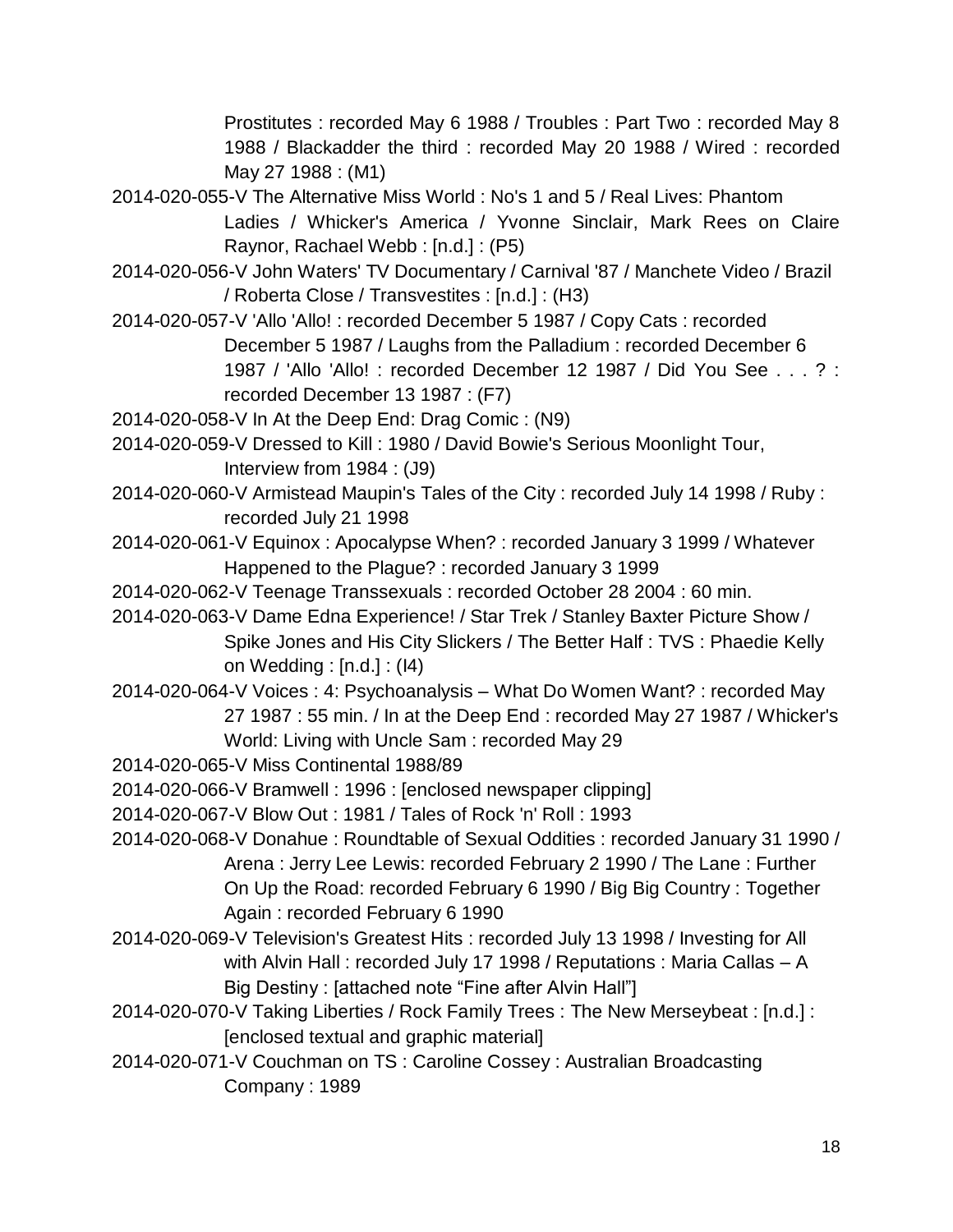- 2014-020-072-V Even Solomon / Mary's Wife / Sulka : Man Into Woman / Mistress Candy : [n.d.]
- 2014-020-073-V Milton Berle : A Night at La Cage : 1986
- 2014-020-074-V Miss Continental U.S.A. : 1984 1985
- 2014-020-075-V Black Market : Three Shows : September 1989 : Ding "Rita-Criselda" **Crescent**
- 2014-020-076-V Our Jimmy : recorded January 14 1988 / Charley's Aunt : 1941 : recorded January 16 1988 / Our Jimmy : recorded January 21 1988
- 2014-020-077-V 6: Psychoanalysis After Freud : recorded June 10 1987 : 55 min. / Panorama : AIDS : recorded June 20 1987 / Michael Jackson in Bad : recorded July 1 1897 / Sunday Sunday : Gloria Hunniford : recorded July 12 1987 : (R6)
- 2014-020-078-V The World According to Garp : 1982 : Crocodile Dundee Drag Clips / Drag Geisha on Kazuko's Klub : 1989 / Fou Fou L on Club X : 1989 : (S4)
- 2014-020-079-V Peel Slowly and See : Andy Warhol : 1993 : [enclosed textual material] 2014-020-080-V Everyman : 1999
- 2014-020-081-V Outrageous / I Want What I Want : [n.d.]
- 2014-020-082-V A Change of Sex : Parts 1 3 : [n.d.]
- 2014-020-083-V Gender Swap / Sexology: Armed Robbery Orgasm / Film 2005 with Jonathan Ross : [n.d.]
- 2014-020-084-V Recorded clips "TV Drag" December 12 15 1987 : includes 'Allo 'Allo! Cagney and Lacey / Monty Python / Baxter ad / Nightnetwork / No Limits / St. Francis / Kenny Everett / Les Dawson : Panto Dame / Bucks Fizz : Male Impersonator Style : (Q3)
- 2014-020-085-V First a Girl : 1935 : recorded February 28 1988 / Heart of the Matter : recorded February 28 1988 / French and Saunders : Slade Artists : (I1)
- 2014-020-086-V 3-2-1 : Sea Cruise : recorded September 16 1986 / I Was A Male War Bride : 1949 : recorded September 11 1986 / Body Matters: Male Mothers
	- A Cure for Infertility? : recorded September 11 1986 : (J5)
- 2014-020-087-V Simon Cabaret : ca. 1980 : (M7)
- 2014-020-088-V Miss Philippines : ca. 1980 : (M6)
- 2014-020-089-V Saint Genet : Arena Interview : 1986 : (O6)
- 2014-020-090-V David Dale at the Old Vic : EastEnders : Parts 1 3, 5, 6 : [n.d.] : (O7)

Box 14:

- 2014-020-091-V Lesbian and Gay Youth Video from C4 : 1983 1986 / The Golden Girls : The Operation : recorded December 5 1987 / Hi-de-Hi! : God Bless Our Family : recorded December 6 1987 / That's Life : recorded May 17 1987 (O5)
- 2014-020-092-V Divine Madness : 1980 : recorded April 27 1988 / Fascinating Aïda :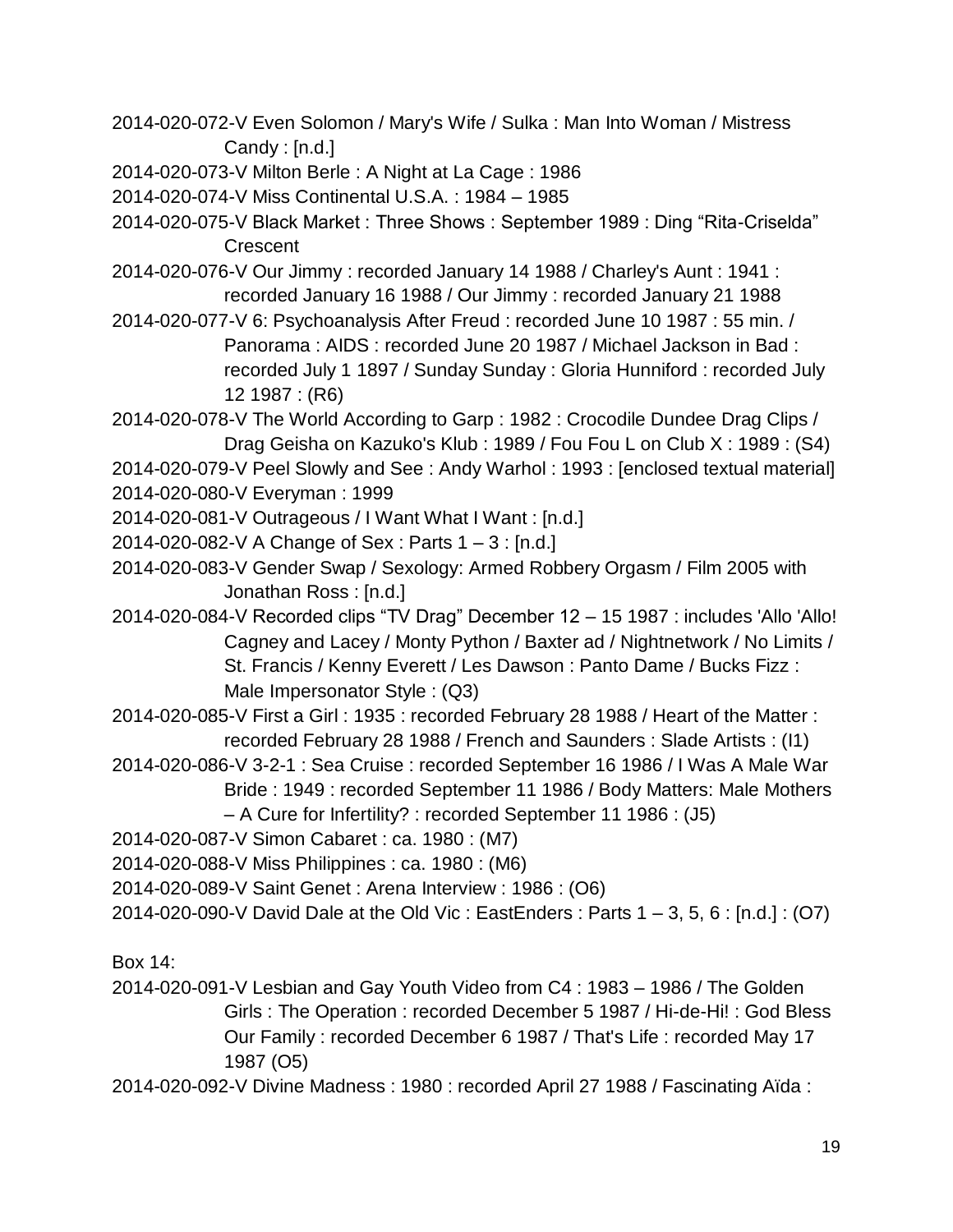recorded April 28 1988 / Patrick Procktor's Britain: The Art Scene : recorded April 27 1988 / Review : True to Type : recorded April 29 1988 /

One the Waterfront : recorded April 30 1988 : (I6)

- 2014-020-093-V Frenchman's Creek : 1944 / [label on front "Apartheid 4: Adapt or Die" appears to refer to previous recording on this tape. / (P8)
- 2014-020-094-V David Dale at the Old Vic / EastEnders Part 4 / [n.d.] / (O1)
- 2014-020-095-V Fascinating Aïda on Saturday Night Live : recorded March 15 1986 / The Killing of Sister George : 1968 : recorded May 17 1987
- 2014-020-096-V Pulaski : recorded October 3 1987 / The Dame Edna Experience! : recorded October 3 1987 / Saturday Almost Live : recorded October 3 1987 : The New Statesman : Waste Not, Want Not : recorded October 4 1987 : (K1)
- 2014-020-097-V Pyrates / Monty Python's Flying Circus / Verushka in Blow Up / Clips of Toyah : [n.d.] : (K9)
- 2014-020-098-V Dame Edna Everage Arrives : recorded February 5 1988 / Hard Cases : recorded February 8 1988 / All on a Mardi Gras Day : recorded February 6 1988 / Q.E.D. : Jean: A Battle With Obsessions : recorded February 17 1988 : (F4)
- 2014-020-099-V Psycho : 1960 : recorded September 16 1986 / The Eleventh Hour: Home Movie : recorded September 9 1986 / Maidens in Uniform : 1931 : recorded September 9 1986 : (H2)
- 2014-020-100-V Carry On Matron : 1972 : recorded January 26 1988 / All on a Mardi Gras Day : Part 2 : recorded February 16 1988 : (K5)
- 2014-020-101-V Just One of the Boys [Just One of the Boys] : 1985 / EastEnders : recorded September 20 1987 / The New Statesman : Passport to Freedom : recorded September 20 1987 / The Paul Daniels Magic Show : recorded September 20 1987 / The Ronnie Corbett Show : recorded September 11 1987 / Blackadder the Third : Nob and Nobility: recorded October 10 1987 / The Ronnie Corbett Show : recorded October 20 1987 : (F5)
- 2014-020-102-V Thai Beauty Competition : recorded 1987 : (N7)
- 2014-020-103-V Plague of the Gods [Gods of the Plague] : 1969 : recorded July 9 1987 / Network 7 : recorded August 23 1987 / Pebble Mill at One / Monty Python : (I3)
- 2014-020-104-V Valentino : 1977 : recorded January 20 1988 : (I8)
- 2014-020-105-V Monty Python's And Now For Something Completely Different / New Faces of '88 : Isabel Duncan Clip / Equus : 1988 : (I7)
- 2014-020-106-V RuPaul's Christmas Ball : recorded December 21 1993 / Hookers, Hustlers, Pimps, and Their Johns : recorded December 29 1993 / Desperately Seeking Rodger : recorded December 29 1993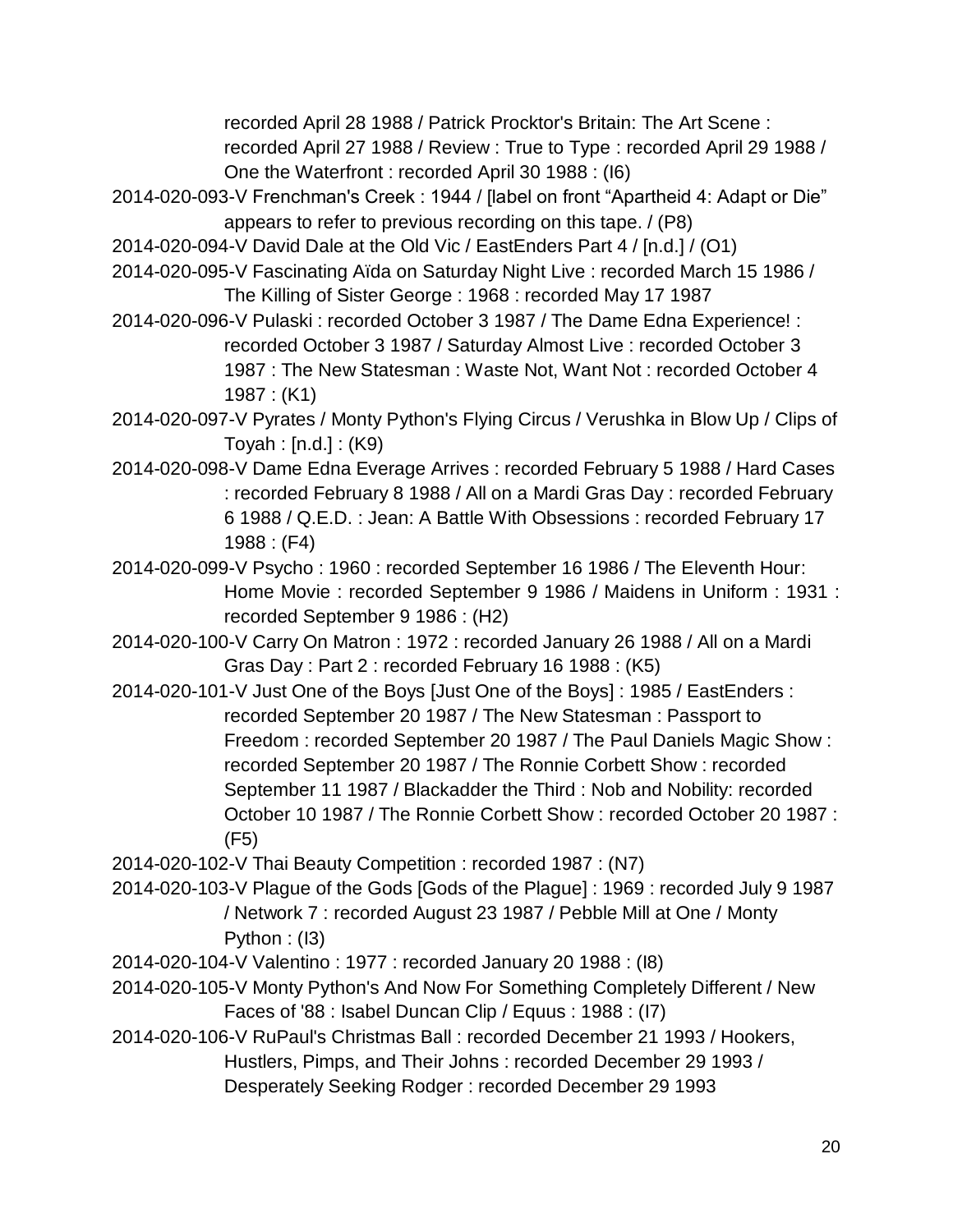2014-020-107-V Eurovision Song Contest : 1998

2014-020-108-V Viva Cabaret : recorded April 29 1995 / Red Light Zone : recorded April 29 1995 / El Porno : recorded September 24 1995 / The Sex Shogun of Shinjuku : recorded September 24 1995 / Sexual Personae: The Penis Unsheathed : recorded September 24 1995 / Diana Unclothed : recorded September 24 1995 / Three Hours in High Heels : recorded September 24 1995 / Dazzling Image:

Derek Jarman : recorded September 24 1995

- 2014-020-109-V Prostitute : Talia : recorded [unintelligible] 21 1998 / Armstrong and Miller : recorded January 28 1998 / Prostitute : Frank : recorded January 28 1998 / Prostitute : Tracie : recorded February 4 1998
- 2014-020-110-V Ladyboys : recorded November 15 1992
- 2014-020-111-V Just For Kicks : Sisters Under the Skin : Can Can / Body Styles : Second Skin and Naked / Ry Cooder / Trick or Treat : 1988 : Orient Express and large Blue River / Aspel and Company : 1989 : [marked slow speed] : (S2)
- 2014-020-112-V 1993 MTV Video Music Awards : recorded September 17 1993 / The Love Goddesses : 1963
- 2014-020-113-V Boy Meets Girl : Part 3 of 3 : recorded February 20 2001
- 2014-020-114-V Stand By Your Man : 1981 / That's Show Business : 1994
- 2014-020-115-V Paddington Green : episode 3 of 6 : recorded January 11 1999

2014-020-116-V Teenage Transsexuals : recorded 2004 / Gender Swap : episode 5 : recorded October 29 2004 / Horizon : Dr. Money and the Boy With No Penis : [unclear if recorded]

- 2014-020-117-V Reputations : Hitch: Alfred the Great, Part One of Two : recorded May 30 1999 / Reputations : Hitch: Alfred the Great, Part Two of Two : recorded May 31 1999 / Hitchcock on Hitchcock : recorded May 31 1999
- 2014-020-118-V Della Grace : Lori Steinberg : Drag Kings : [Label removed: "Della Grace Lori Steinberg Drag Kings"] : [inserted textual material]
- 2014-020-119-V If They'd Asked For A Lion Tamer : 1984 : (P6)
- 2014-020-120-V Short Stories : recorded January 19 1999
- 2014-020-121-V Dinah East : 1970
- 2014-020-122-V Diane Brill / Chris Tarrant / AIDS and Sex in Thailand / Life and Times of Bram Stoker / Late Show : Tom Waites [Tom Waits], Dorothy Arzner, Titicut Follies, F. Wiseman / Good Morning BB1 : Spoto : recorded March 29 1993
- 2014-020-123-V She Male Roommates [She Male Encounters 11 She Male Roommates] : 1986 : Summer St. Cerly, Kitty, Shannon O' Connor, Rita Ricardo, Chaz Holderman, Erick Stauff / The Freaks Special : Longhorn (16") Helga, The Hermaphrodite, Marlene TS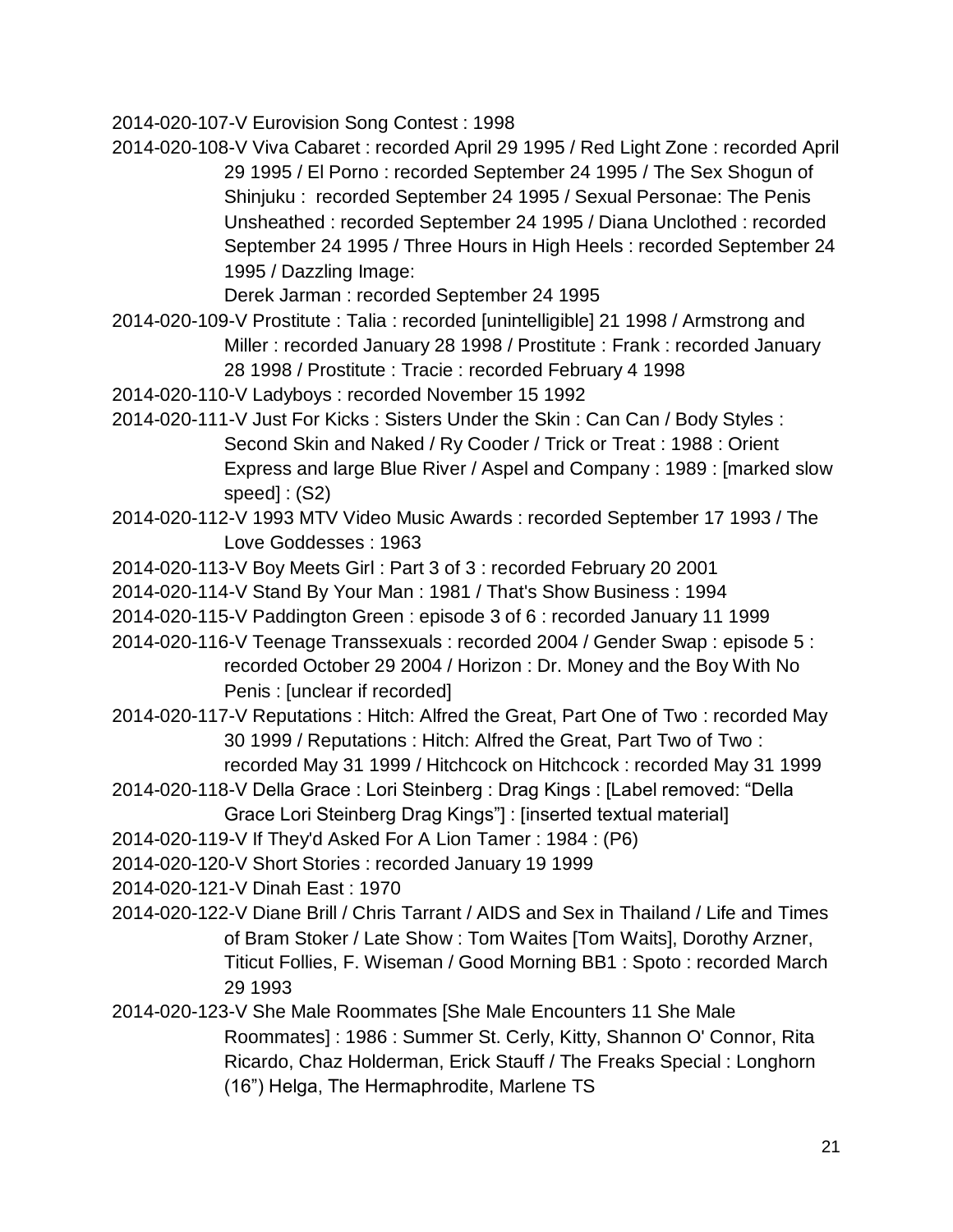- 2014-020-124-V Different for Girls : 1996 : recorded May 28 1999 / Bangkok Bound : recorded June 2 1999
- 2014-020-125-V Miss Universe : JPA Video (Malaysia Beauty Competition) : [n.d.]
- 2014-020-126-V La Douleur D'Amour [Douleur D'Amour] : 1987 / Roberta Close Carnival Clip
- 2014-020-127-V Hidden Love : recorded October 17 2000 / ER Confidential : 1994 : [removed label "Space"] : [enclosed textual material]
- 2014-020-128-V Neighbours : recorded February 6 1996
- 2014-020-129-V Sexology : Obscene Machines / sex, lies, and videotape : [unclear if recorded] / What's Going On: the Life and Death of Marvin Gaye : [n.d.]
- 2014-020-130-V Compilation 1 (3) : Compilation 2 (4) German : [n.d.]
- 2014-020-131-V Eunuchs : 2006/7
- 2014-020-132-V Sierra Productions : The First Annual Search for International Gay Supermodel 90's
- 2014-020-133-V South Bank Show : Ballet Trocaderos : recorded December 6 1998 2014-020-134-V Don Juan / Lolita : 1962 : (G4)
- 2014-020-135-V Heather Fontaine and Friends : [n.d.] (N4)
- 2014-020-136-V Death in Florence : recorded April 26 1988 / Shadey : 1984 : recorded April 28 1988 : (N1)
- 2014-020-137-V Vincent Price's Dracula : 1982 : recorded August 22 1986 / St. Elsewhere : Saving Face : recorded September 22 1986 (O2)

#### Box15:

- 2014-020-138-V Spotlight : BBC Northern Ireland : Crossing the Line : recorded November 9 1995
- 2014-020-139-V Murder Rooms: the Dark Beginnings of Sherlock Holmes : 2000 2001
- 2014-020-140-V It's A Queer World / Naked City : [n.d.]
- 2014-020-141-V Without Walls : Bad Ideas of the 20th Century Freudism : recorded January 16 1993 / Good Ideas of the 20th Century – The Female Orgasm : recorded January 16 1993 / Permanence: Nona : recorded November 20 1993
- 2014-020-142-V [Order indiscernible] The Secret Agent : 1936 : recorded October 16 1993 / Horizon Special : Assault on the Male : recorded October 31 1993 / The Producers : 1968 : recorded December 4 1993
- 2014-020-143-V Bite the Ballot : Pieter-Dirk Uys : recorded August 29 1989 / Wogan : recorded August 30 1989 : [enclosed textual material]
- 2014-020-144-V First Frame : The Lady in Waiting : recorded May 20 1993 / Under the Sun : Boys from Brazil : recorded May 27 1993 / Day for Night : 1973
- 2014-020-145-V The Marriage of Figaro : recorded December 29 1994 / Three Fights,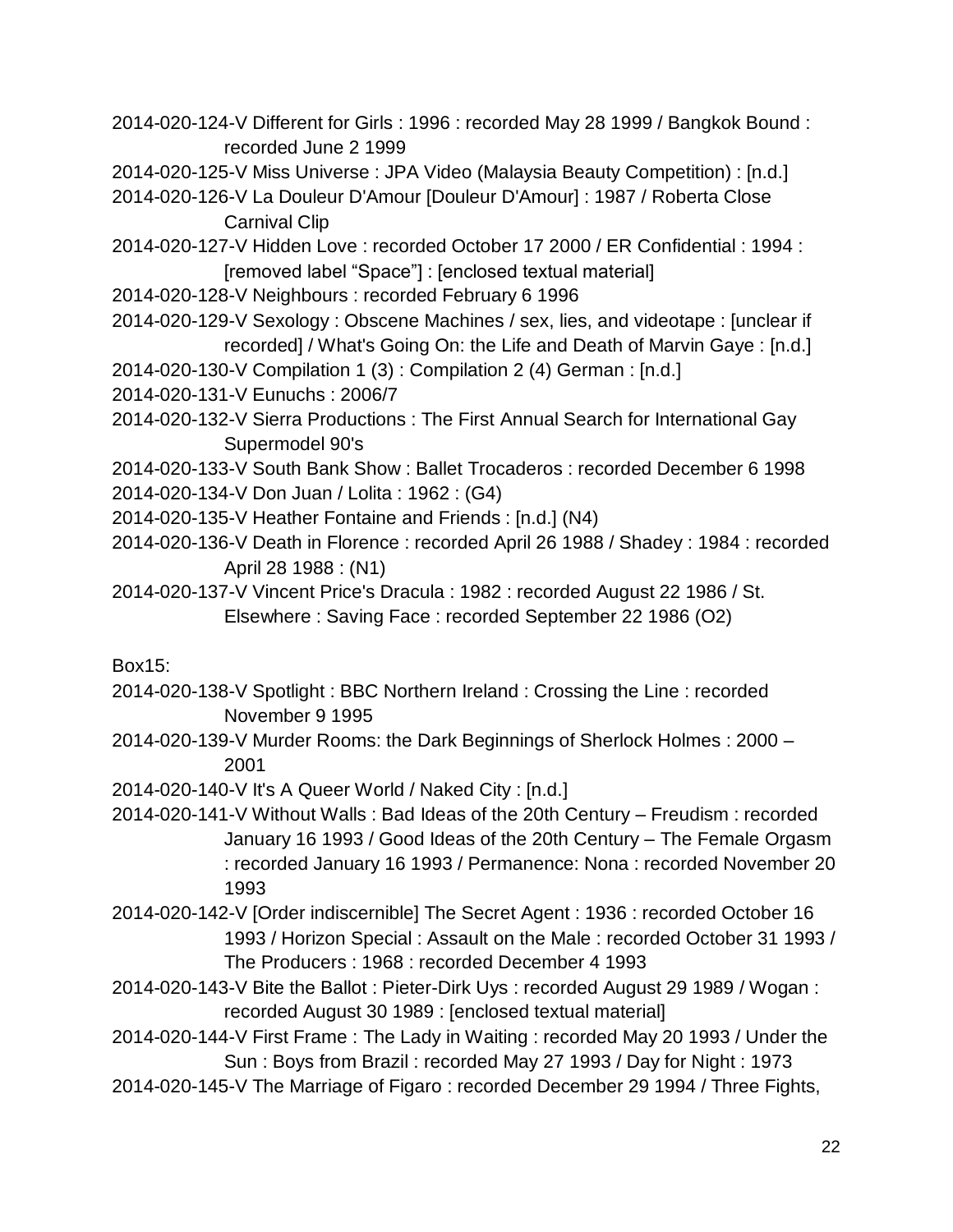Two Weddings, and a Funeral : Pauline Calf's Wedding Video : recorded December 29 1994 / In Bed With Madonna : 1991 : recorded December 29 1994

- 2014-020-146-V Arena : Salvador Dali : 1986 : recorded February 5 1989 / Hello Dali : recorded March 18 1989 / Un Chien Andalou : 1928 : recorded March 18 1989 / L'Age d'Or : 1930 : recorded March 18 1989 : [enclosed textual material] : (G9)
- 2014-020-147-V The Late Film : The Tenant : 1976 : recorded May 27 1988 / Parkinson One-to-One : Boy George : recorded May 28 1988 : (G1)
- 2014-020-148-V Freud / Part 4: Madonna : recorded October 5 1984 / Part 5: Messiah : recorded October 12 1984 / Part 6: The World As Dream : recorded October 19 1984 : (M5)
- 2014-020-149-V Old Mother Riley MP : 1939 : recorded August 16 1989 / [labeled "Eurovision Song Contest 1987" : unclear if recorded] : [labeled "Various: Films and cartoons, etc." : unclear if recorded]
- 2014-020-150-V To Diet For : recorded January 9 2001 : 60 min. / Perfect Breasts : 60 min. : recorded January 9 2001
- 2014-020-151-V Journey Intersex : recorded July 21 2000 / Louis Theroux's Weird Weekends : Body Building : recorded October 10 2000
- 2014-020-152-V Tranny of the Year : 100% Drag : Queen Jukebox : recorded March 10 1999
- 2014-020-153-V The Lipstick Years : recorded July 19 2000 / Eurotika : Blood and Black Lace: recorded July 21 2000 / Naked Werewolf Woman: 1976:: recorded July 21 2000 / The Lipstick Years : [enclosed textual and graphic materials
- 2014-020-154-V Greatest Reality TV Moments : 2005 : [enclosed textual and graphic material]
- 2014-020-155-V Granada series on Funny Girls Blackpool : recorded November 13 1998
- 2014-020-156-V Boy Meets Girl : Part 2 of 3 : recorded February 13 2001
- 2014-020-157-V Eurotrash : recorded November 27 1993 / Three Hours in High Heels : recorded July 25 1994 / A Change of Sex : recorded August 4 1994 / Just For Laughs : The Queer Comics : recorded September 16 1994
- 2014-020-158-V It's Not Unusual: a Lesbian and Gay History Part 1 / It's Not Unusual: a Lesbian and Gay History Part 2 : recorded May 25 1997 / It's Not Unusual: a Lesbian and Gay History Part 3 : recorded June 1 1997 / Eurotrash : recorded June 6 1997
- 2014-020-159-V Secret History : Sex and the Swastika : recorded September 7 1999
- 2014-020-160-V Baton Rouge : Chicago : Drag Cabaret : [n.d.]
- 2014-020-161-V Drag Kings / Istanbul's Third Sex : [n.d.]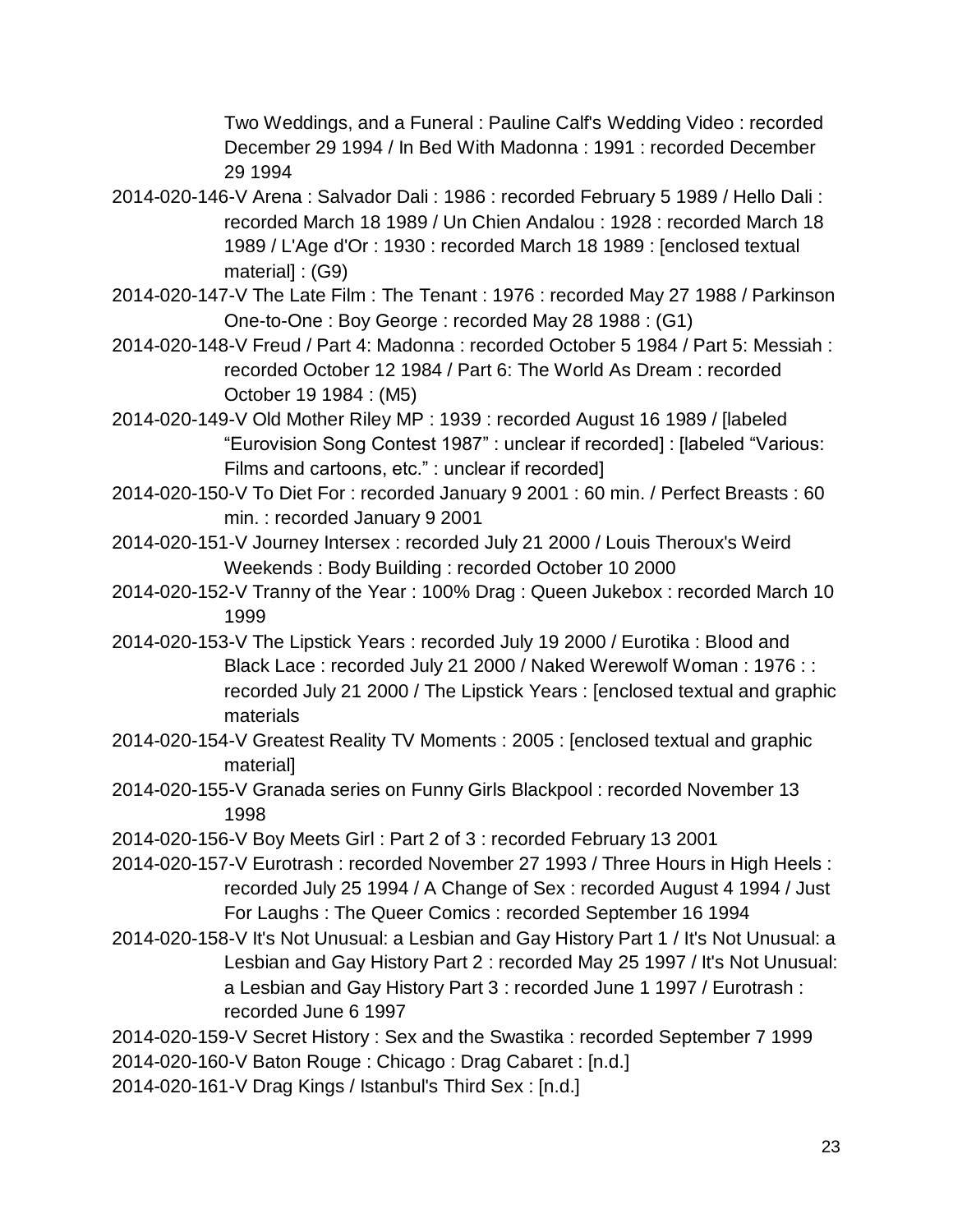- 2014-020-162-V Real Families: My Mums Used to Be Men / UFOs: the Secret Evidence  $:$  [n.d.]
- 2014-020-163-V Oddest Personality : Little Lady Fauntleroy : recorded June 28 2004
- 2014-020-164-V Whatever Happened to the Gender Benders? / Top Ten TV : Camp Pop : [n.d.]
- 2014-020-165-V Sex Talk : [n.d.]
- 2014-020-166-V Eyewitness : Rae Brown : recorded May 7 1989
- 2014-020-167-V [Label removed: " "Anderson on the Road" (Portrush) / Mark Rees (tape is at the beginning of this)"] : [n.d.]
- 2014-020-168-V Q.E.D. : Joella : recorded December 9 1998
- 2014-020-169-V Paddington Green : 4 of 4 : recorded January 12 1999
- 2014-020-170-V Fay Presto : recorded April 5 1994
- 2014-020-171-V Vivat Regina : recorded October 28 1987 / The Great Philosophers : 9: Hegel and Marx / Aliens in the Family : recorded November 18 1987 / The Clothes Show : recorded November 18 1987 / The Aids Show : recorded November 19 1987 / 'Allo 'Allo! : recorded November 28 1987 : (L9)
- 2014-020-172-V Moviedrome : Carrie : 1976 : recorded September 26 1993 / Prostitute : recorded September 27 1993
- 2014-020-173-V 40 Minutes : The Englishwoman's Wardrobe : recorded November 22 1986 / Arena : Salvador Dali : 75 min. : recorded November 21 1986 / The Monday Film : Freebie and the Bean : 1974 : recorded December 8 1986 : (P7)
- 2014-020-174-V Real Lives : Phantom Ladies : [n.d.] : (O4)
- 2014-020-175-V Central TV : The Time The Place With PK : recorded February 11 1992 / Army of Lovers : recorded February 14 1992 / Tula : Open Question : recorded February 24 1992
- 2014-020-176-V News Item : Boy George, Drugs : recorded July 8 1986 / Where There's Life : Miriam Stoppard : recorded July 9 1986 : (N8)
- 2014-020-177-V Belfast Butterfly Club : UTV Community Service Announcement : recorded June 11 1996
- 2014-020-178-V Bottom : Finger : 1995 / World in Action : Prostitutes : 1995 / The Wolf : 1994 / Modern Times : 1995 / Drag Hostess : James Whale : [enclosed textual material]
- 2014-020-179-V [label difficult to read: "My husband wants to ... woman -... 1998" ]
- 2014-020-180-V [order of recordings unclear] Secret Lives / Ruling Passions: Sex, Race and Empire / Man Ray – the Man Who Invented Himself : [n.d.] : [enclosed graphic and textual material]
- 2014-020-181-V Monty Python's Flying Circus : recorded October 31 1987 / Wogan : recorded November 13 1987 / Copy Cats : recorded November 14 1987 / The South Bank Show : Melvyn Bragg : recorded November 14 1987 /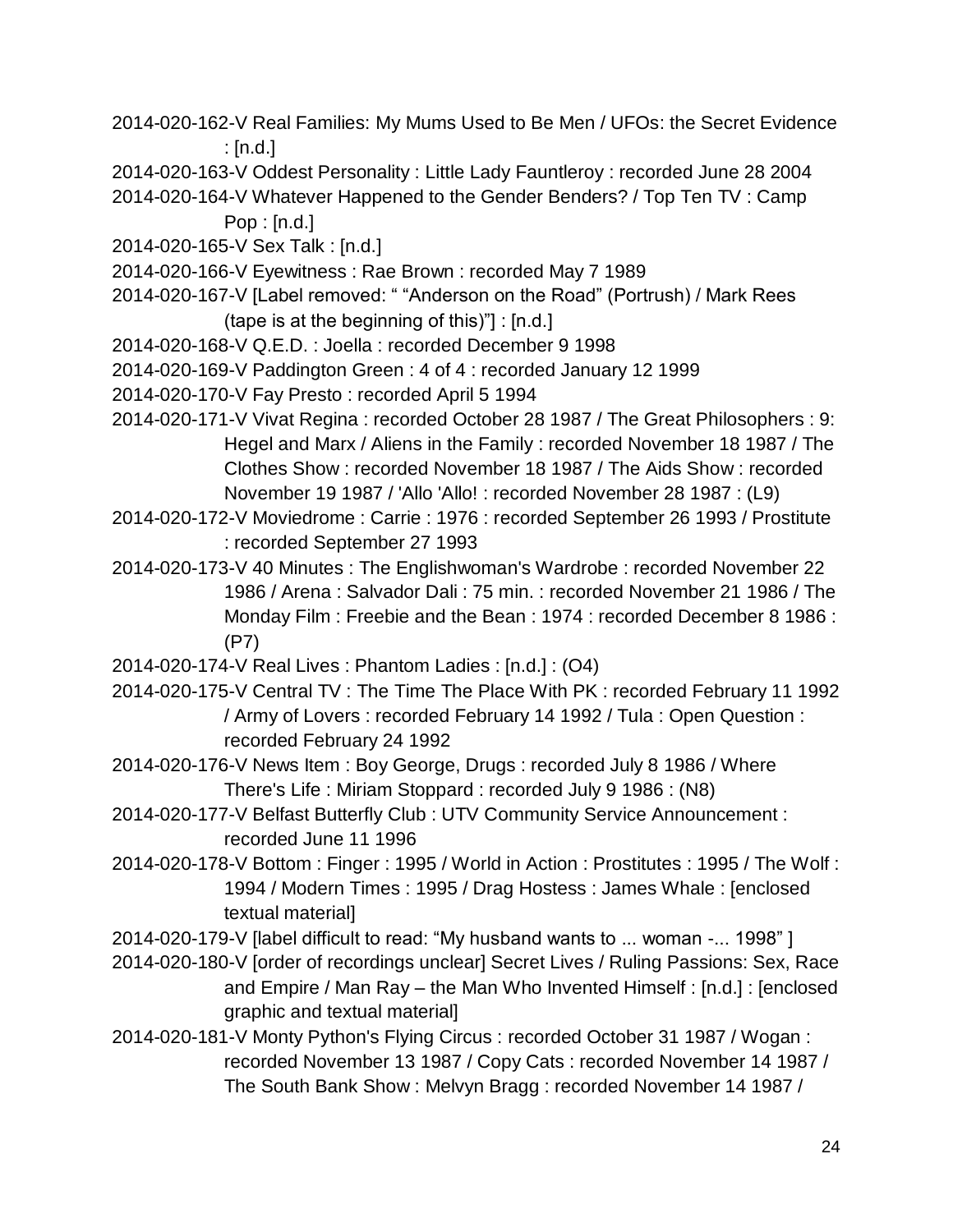Copy Cats : recorded November 21 1987 / 'Allo 'Allo! : recorded November 21 1987 / Monty Python's Flying Circus : recorded November 21 1987 : (L8)

- 2014-020-182-V The Mind Machine : Madness : 1988 / Signals : Sex on Television : What's All the Fuss About? : (I5)
- 2014-020-183-V Freud : BB2 : Part 1: In the Name of the Gods : recorded September 14 1984 / Part 2: The Hypnotist : recorded September 21 1984 / Part 3: The Secret of Dreams : (M4)
- 2014-020-184-V Kiss of the Spider Woman : 1989 : recorded February 20 1989 / Horizon : Concerto : recorded March 6 1989 : (G7)
- 2014-020-185-V The Lipstick Years : recorded August 9 2000 / The Lipstick Years : recorded August 16 2000 [three episodes]

Box 16:

- 2014-020-186-V Summer's Out : Feed Them to the Cannibals / Summer's Out : Desire : recorded August 22 1993 : [removed label: "22nd Aug '93"]
- 2014-020-187-V The Paul Calf Video Diary : recorded January 1 1994
- 2014-020-188-V States of Mind : Dr. Thomas Szasz : recorded January 19 1986 : (O3)
- 2014-020-189-V 40 Minutes : Stop the Wedding : recorded January 23 1986 : (P9)
- 2014-020-190-V Geraldo : 1989
- 2014-020-191-V The 1988 Miss Gay Universe Pageant
- 2014-020-192-V Open Space : Jo Anne Johanson-Milne : 1986 / Kenny Everett TV Show : 1985
- 2014-020-193-V Red Light Zone : Right to Reply / Joanne's Story : 1995 / Roseanne / Eurotrash : The Bottom : 1995 : [enclosed textual material]
- 2014-020-194-V Moments of Crisis : recorded July 29 1993 / On the Line : Sex Games : recorded August 11 1993
- 2014-020-195-V Shannon Pre and Post Op : [n.d.]
- 2014-020-196-V "Davis" : recorded January 26 1995 / "Gender" : recorded March 28 1995 / "Kilroy" : recorded March 29 1995 / Rebecca Talon
- 2014-020-197-V [Untitled] : [n.d.]
- 2014-020-198-V [Untitled] : [n.d.] : [enclosed textual and graphic material]
- 2014-020-199-V [Untitled] : [n.d.] : [enclosed textual and graphic material which pertains to programs : "Ed Wood: Look Back in Angora" and "Glen or Glenda" :
	- 1953]
- 2014-020-200-V [Untitled] : [n.d.]
- 2014-020-201-V [Untitled] : [n.d.] : [enclosed textual material]
- 2014-020-202-V [Untitled] : [n.d.] : [enclosed textual material]

Porn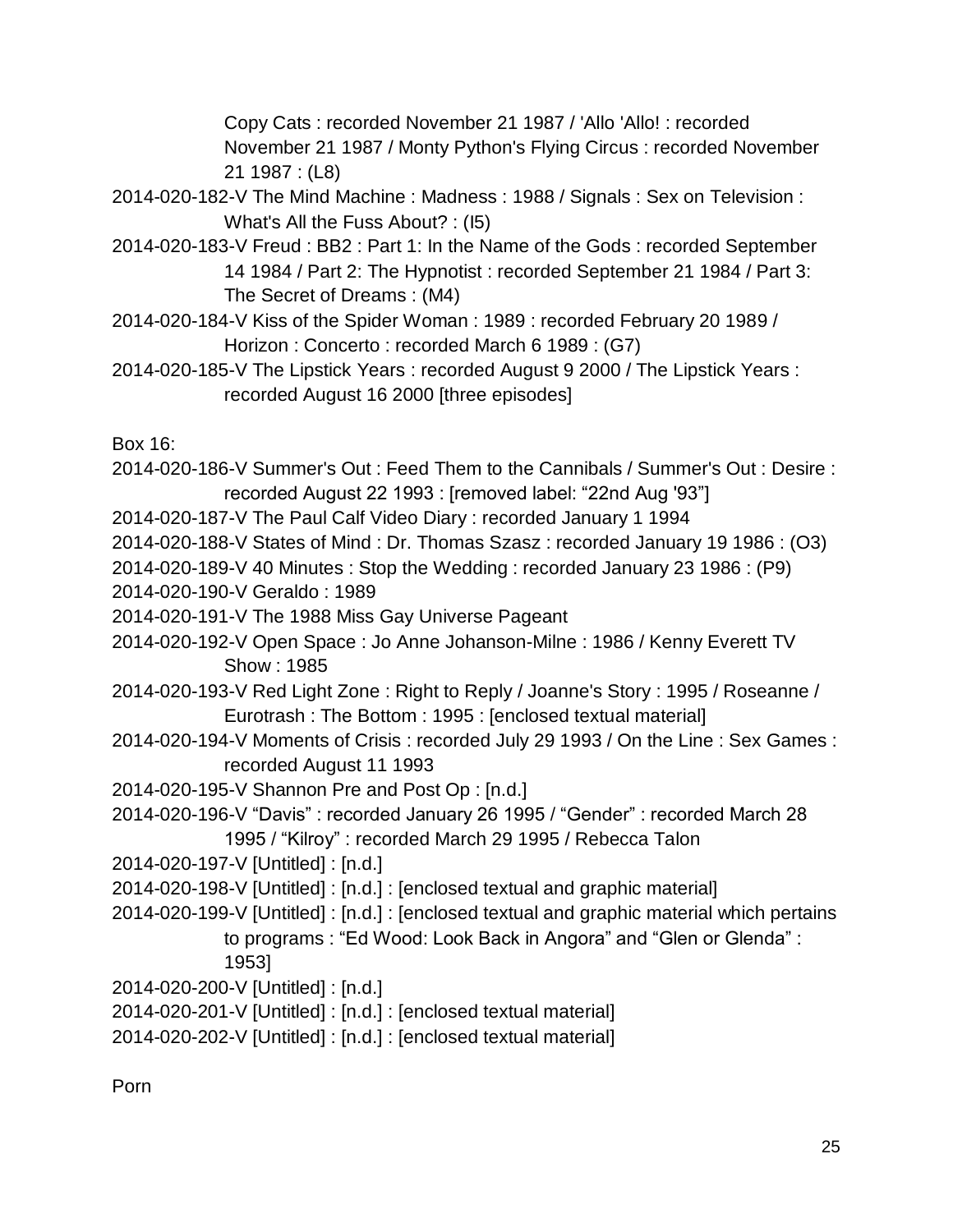2014-020-203-V Miss Silk the Video 1 What to Wear : [n.d.] 2014-020-204-V Miss Silk the Video 2 Enforced Feminism : [n.d.] 2014-020-205-V Miss Silk the Video 3 Nephew to Maid Maid to Glamour : [n.d.] 2014-020-206-V Miss Silk the Video 4: The Instructional Video : [n.d.] 2014-020-207-V Miss Silk the Video 5: Dominant Maid Training : [n.d.] 2014-020-208-V Apres Noir for Men Video Catalogue : [n.d.] 2014-020-209-V Transvestite Trauma : Excelsior 2014-020-210-V Valentine : Video Trailers 2014-020-211-V Tarty Transvestite : Tania : ca. 60 min. : [n.d.] 2014-020-212-V She-Male Sex Slave : ca. 60 min : [n.d.] 2014-020-213-V Dream Lovers : Sulka and Her Friends : [n.d.] Produced Movies 2014-020-214-V The Woman Inside : 20th Century Fox : 1981 : 95 min. 2014-020-215-V Cabaret : ABC Video Enterprises : 1972 : ca. 123 min. 2014-020-216-V Orlando : Electric Pictures : 1992 : 90 min. [enclosed publication : Orlando by Sally Potter. London: Faber and Faber, 1994] 2014-020-217-V I Was A Male War Bride : 20th Century Fox : 1949 : 101 min. 2014-020-218-V Mannequin : MGM : 1987 : ca. 86 min.

Box 17:

2014-020-219-V Performance : Warner Home Video : 1970 : ca. 101 min.

2014-020-220-V The Silence : Tartan Video : 1963 : ca. 95 min.

2014-020-221-V Rouge : Paragon Films Ltd : 1987 : ca. 92 min.

2014-020-222-V To Wong Foo, Thanks For Everything! Julie Newmar : Universal City Studios : 1995 : ca. 104 min.

2014-020-223-V The Transvestite Today : Trans-TV : 1987 : ca. 54 min.

2014-020-224-V Don't Go In the House : Apex : [n.d.] : 81 min.

2014-020-225-V Being Different : Double S Productions : 1981 : ca. 90 min.

2014-020-226-V The Making of a Screentest : TMC Publishing : [n.d.] : ca 60 min.

2014-020-227-V Myra Breckinridge : 20th Century Fox : 1970 : 93 min.

2014-020-228-V Dressed to Kill : Warwick Associates : 1980 : ca 100 min.

2014-020-229-V Eurythmics : Savage : UFA & Media (UK) Ltd. : 1988 : 45 min.

2014-020-230-V Midnight in the Garden of Good and Evil : Warner Bros : 1997 : ca 149 min.

2014-020-231-V With Compliments : The Northern Concord : [n.d.]

2014-020-232-V Q.E.D. : Sex Acts : BBC Worldwide : [n.d.]

2014-020-233-V Willy Milly : Medusa Communications Ltd. : 1987 : ca. 93 min.

2014-020-234-V Tootsie : Columbia Pictures Industries Inc. : 1982 : ca 112 min.

2014-020-235-V Reportage: 21st Century Sex : BBC Worldwide : [n.d.]

2014-020-236-V Female Trouble : Palace Video : 1978 : 90 min. [missing VHS]

2014-020-237-V Mrs. Doubtfire : 20th Century Fox : 1993 : ca. 120 min.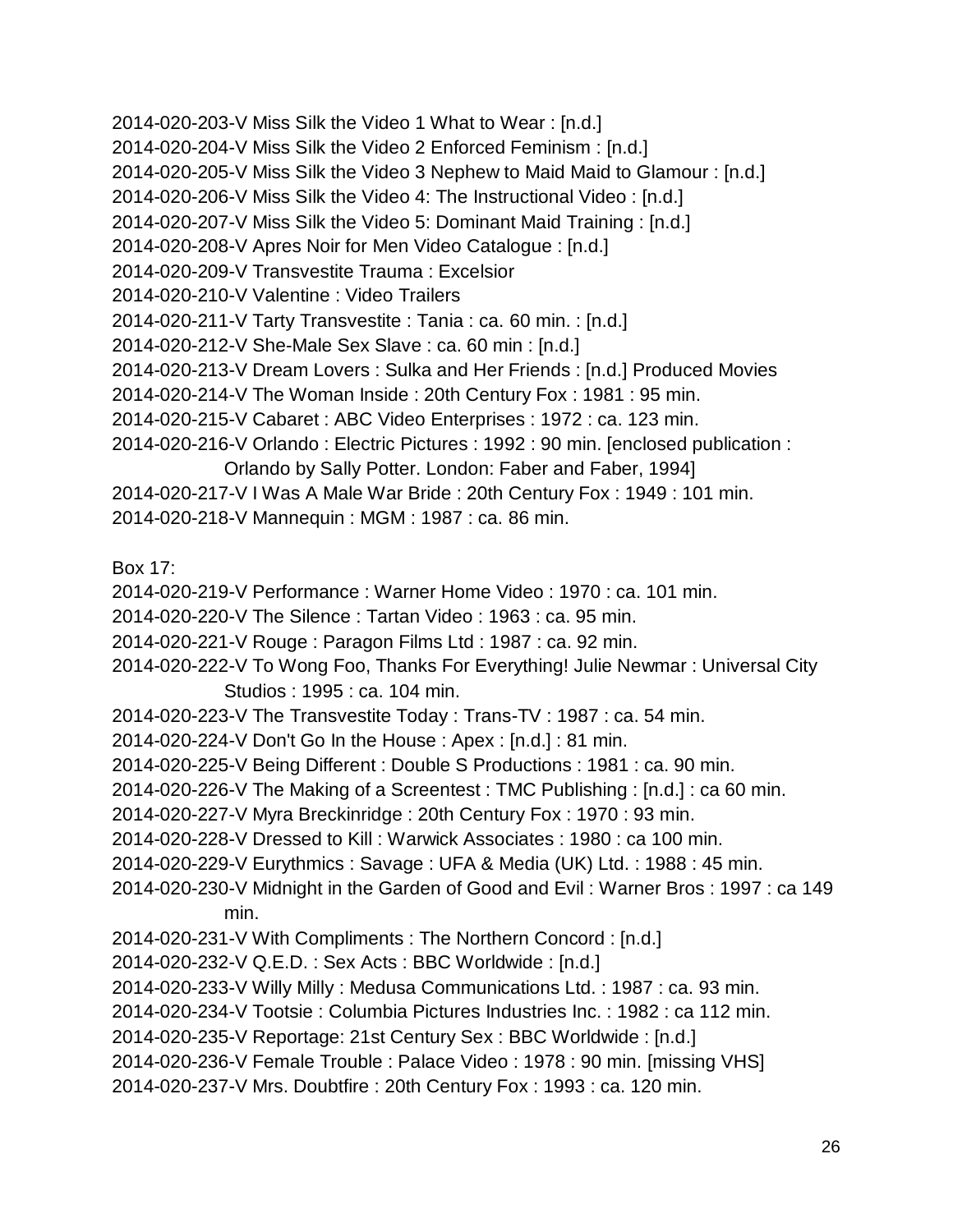2014-020-238-V TV Confessions : TMC Publishing : [n.d.] : ca. 60 min.

- 2014-020-239-V Personal Services : National Film trustee Company : 1986 : ca. 101 min.
- 2014-020-240-V Born a Man . . . Let Me Die a Woman : Derann Film Services Ltd : 1981 : ca. 72 min.
- 2014-020-241-V Priscilla Queen of the Desert : Australian Film Finance Corporation Ltd. : 1994 : ca. 99 min.
- 2014-020-242-V Glen or Glenda : 1953 : 65 min.
- 2014-020-243-V Tales of the City : Episodes  $1 3$  : Channel Four Television Corporation : 1993 : ca. 156 min.
- 2014-020-244-V What Women Want : Icon Finance LLC : 2000 : ca. 121 min.

Box 18:

- 2014-020-245-V The Crying Game : Palace (Soldier's Wife) Ltd and Nippon Film Development and Finance Inc. : 1992 : ca. 112 min.
- 2014-020-246-V I Shot Andy Warhol : Public Television Playhouse Inc. : 1997 : 99 min.
- 2014-020-247-V The Naked Civil Servant : Thames Television : 1981 : ca. 78 min.
- 2014-020-248-V Last Exit to Brooklyn : 1989 : 102 min
- 2014-020-249-V The Birdcage : United Artists Pictures Inc. : 1996 : ca. 114 min.
- 2014-020-250-V Soho Pink Weekend : Pink Television : 1995 : ca. 75 min.
- 2014-020-251-V Ed Wood : Buena Vista Home Entertainment : 1994 : 121 min.
- 2014-020-252-V The Queen : Si Litvinoff, Vineyard Films, MDH Enterprises : 1968 : ca. 70 min.
- 2014-020-253-V Feminine Deportment Training Video : The Albany Clinic : [n.d.]
- 2014-020-254-V The Rocky Horror Picture Show : Houtsnede Maatschappij N.V. : 1975 : 94 min. [missing VHS]
- 2014-020-255-V To Die For : TDF Productions : 1994 : ca. 97 min.
- 2014-020-256-V La Cage Aux Folles : United Artists Corporation : 1979 : ca. 91 min.
- 2014-020-257-V Scandal : Palace Production : 1989 : ca. 110 min.
- 2014-020-258-V I Want to Be a Woman : Monte Video : 1982 : ca. 120 min.
- 2014-020-259-V The Magician : 1959 : ca. 97 min.
- 2014-020-260-V Apres Noir : [n.d.]
- 2014-020-261-V Angel : The Angel Venture : 1983 : ca. 89 min.
- 2014-020-262-V Avenging Angel : New World Pictures : 1984 : ca. 98 min.
- 2014-020-263-V Eddie Izzard : Definite Article : Ella Communications Ltd. : 1996 : ca. 108 min.
- 2014-020-264-V Eddie Izzard : Unrepeatable : Ella Communications Ltd. : 1994 : ca. 1hr., 15 min.
- 2014-020-265-V Shakespeare In Love : Miramax Film Corporation and Universal Studios :1998 : 1 hr., 59 min.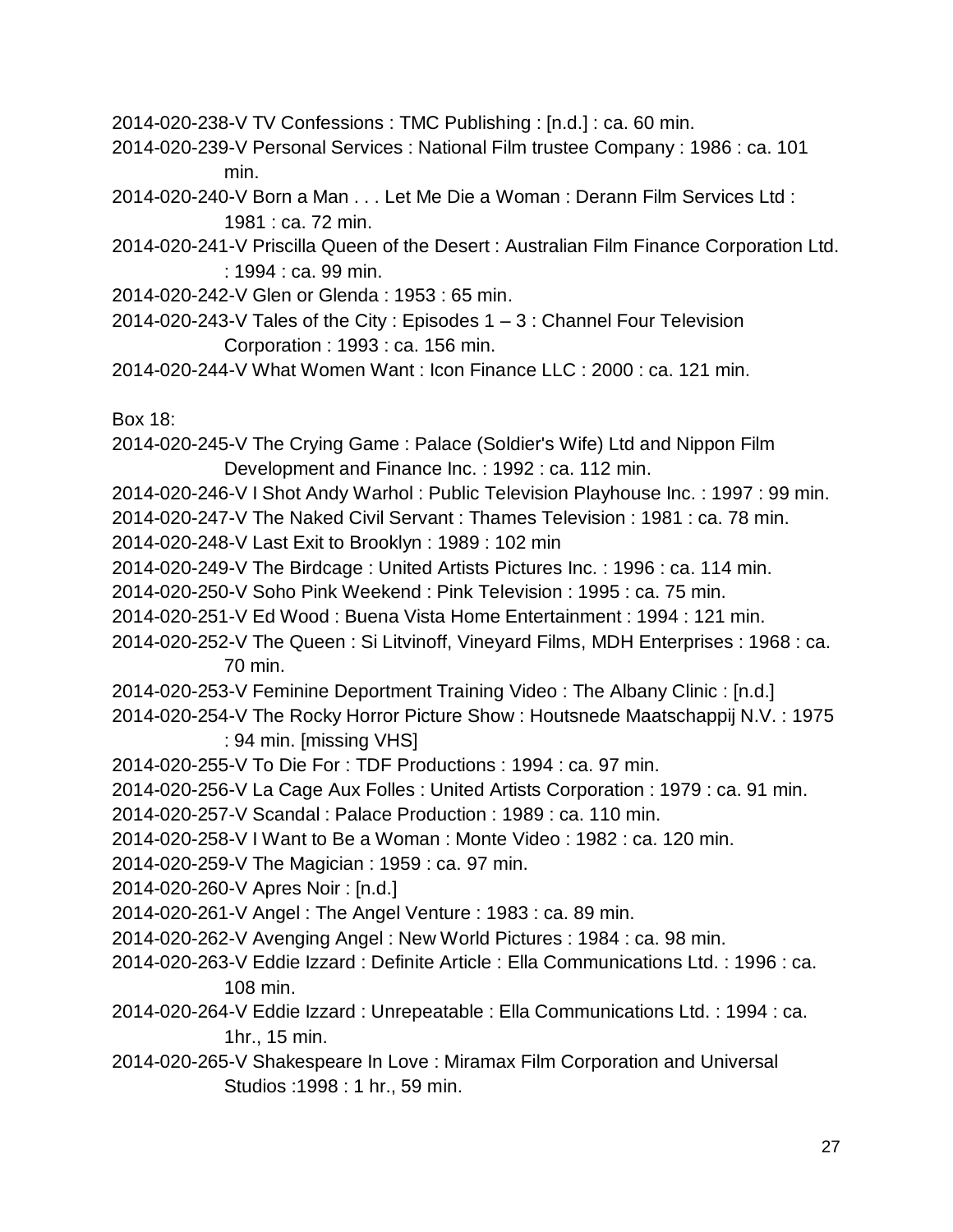- 2014-020-266-V The Silence of the Lambs : Orion Pictures Corporation : 1990 : 1 hr., 53 min.
- 2014-020-267-V Ma Vie en Rose : blueLight : 1998 : 86 min.
- 2014-020-268-V An Actor's Revenge : 1962 : ca. 110 min.
- 2014-020-269-V 'Our Jimmy' : BBC Enterprises Ltd : [n.d.] : ca. 85 min.
- 2014-020-270-V In a Year of 13 Moons : 1978 : ca. 124 min.
- 2014-020-271-V Siege : Salter Productions Ltd : 1982
- 2014-020-272-V All of Me : Old Time Productions : 1994 : ca. 85 min.
- 2014-020-273-V The Rose : Twentieth Century-Fox Film Corporation : 1979 : 129 min.
- 2014-020-274-V Tales of the City : Episodes 4 6 : Channel 4 Television Corporation : 1993 : ca. 150 min.
- 2014-020-275-V Culture Club : A Kiss Across the Ocean : Virgin Vision Ltd. : 1984 : ca. 60 min.
- 2014-020-276-V Different for Girls : X Pictures (UK) Ltd. : 1996 : ca. 92 min.

Box 19:

- 2014-020-277-V Farinelli : Il Castrato : Stephan Films, Alinea Films, Le Studio Canal+, UGC Images, France 2 Cinema, K2 Productions, RTL TVI, MG SRL, Italian International Film : 1994 : ca. 106 min.
- 2014-020-278-V Fatal Instinct : Metro-Goldwyn-Mayer Inc. : 1993 : ca. 86 min.
- 2014-020-279-V Boys Don't Cry : Twentieth Century-Fox Film Corporation : 1999 : ca. 114 min.
- 2014-020-280-V The Tranny Guide : For Your TV : Image Right Television Ltd. : 1998 : ca. 80 min.
- 2014-020-281-V Dr. Jekyll and Ms. Hyde : Savoy Pictures : 1995 : ca. 86 min.
- 2014-020-282-V The Celluloid Closet : PolyGram Video Ltd. : 1996 : ca. 1 hr., 41 min. 2014-020-283-V Dressed to Kill : Warwick Associates : 1980 : ca. 100 min.
- 2014-020-284-V Gender 101 : International Gender Foundation for Gender Education : 1993 : 40 min.
- 2014-020-285-V Skin Two : Video Number One : Richard Wells : [n.d.] : 28 min.
- 2014-020-286-V Just Like a Woman : Rank Film Distributors Ltd : 1992 : ca. 102 min.
- 2014-020-287-V An Evening With Lily Savage : Watchmaker Productions : [n.d.] : ca. 69 min.
- 2014-020-288-V Paul & Pauline Calf's Video Diaries : BBC Worldwide Ltd. : 1995 : ca. 69 min.
- 2014-020-289-V Changing Sex : British Universities Film and Video Council : 2001 : 95 min.
- 2014-020-290-V Jerry Springer : Wild Relationships! : Heliotrope Productions Inc. Assigned to Studios USA Talk Video LLC : 1999 : ca. 57 min.
- 2014-020-291-V First a Girl : Gaumont British Picture Corporation Ltd. : 1935 : ca. 88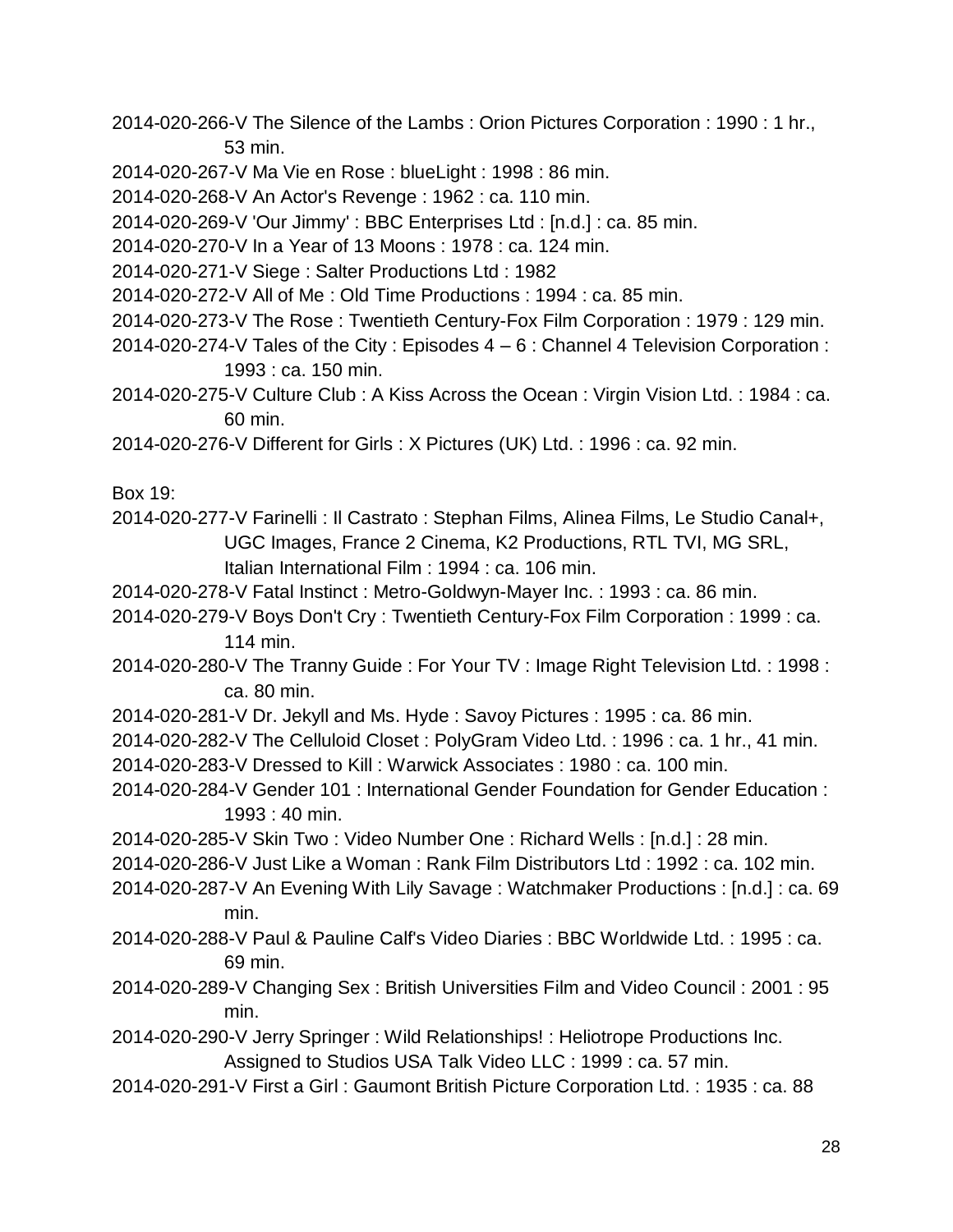min.

2014-020-292-V Some Like It Hot : MGM/UA Communications Co. : 1959 : ca. 117 min. 2014-020-293-V Flesh : Virgin Video : 1983

2014-020-294-V The Damned : Warner Home Video : 1981 : ca. 148 min.

2014-020-295-V Pink Flamingos : Palace Video : 1973 : 93 min.

2014-020-296-V TVs on TV : TMC Publishing Ltd. : [n.d.] : 3 hrs.

2014-020-297-V Gary Numan : The Berserker Tour : Trillion Pictures Ltd. : 1984

- 2014-020-298-V Desperate Living : Palace Video : 1977
- 2014-020-299-V Paradise Bent : British Universities Film & Video Council : 2001 : 55 min.
- 2014-020-300-V The Key : San Francisco Film : 1983 : ca. 105 min.

2014-020-301-V The World of Transvestites : TMC Publishing Ltd. : [n.d.]

2014-020-302-V Tipping the Velvet : BBC : 2002 : ca. 171 min.

2014-020-303-V Erasure : Abba – Esque : Mute Records Ltd. : 1992

2014-020-304-V My Family: A Work in Progress : Part 1 : puSH IT Production : 1998

2014-020-305-V The Christine Jorgensen Story : [n.d.]

- 2014-020-306-V Steve Coogan : Live 'N' Lewd : Steve Coogan : 1994 : ca. 64 min.
- 2014-020-307-V Butch Cassidy and the Sundance Kid : Campanile Productions Inc. and Twentieth Century-Fox Film Corporation : 1969 : 106 min.
- 2014-020-308-V Switch : Odyssey Distributions Ltd. and Regency International B. V. : 1991 : ca. 100 min.

Box 20:

2014-020-309-V Polyester : Castle Pictures Ltd : 1990 : 86 min.

2014-020-310-V Multiple Maniacs : Cocaine Fiends : Palace Video : [n.d.] : 3 hrs.

2014-020-311-V Miss TV World : TMC Publishing : [n.d.]

2014-020-312-V The World of Transformation : TMC Publishing : [n.d.]

DVDs

2014-020-313-V Gendernauts : 1999 : ca. 87 min.

2014-020-314-V He's My Girl : Scotti Brothers Pictures Inc. : 1987 : ca. 104 min.

2014-020-315-V Transgender Documentaries 1 : Middle Sexes: Redefining He and She : HBO's Real Sex : [n.d.]

2014-020-316-V Venus Boyz : 2002 : 103 min.

2014-020-317-V Normal : Home Box Office, Inc. : 2003 : ca. 112 min.

2014-020-318-V Dressed to Kill : Orion Pictures Corporation : 1980 : ca. 1 hr., 40 min.

2014-020-319-V He's a Lady : Disc 1 and 2 : [n.d.] : [cover damaged top left]

2014-020-320-V He's a Lady : Disc 1 and 2 : [n.d.]

2014-020-321-V Kinky Boots : Buena Vista Home Entertainment : 2005 : ca. 102 min.

2014-020-322-V The Girl Next Door : Twentieth Century-Fox Film Corporation : 2004 : ca. 104 min.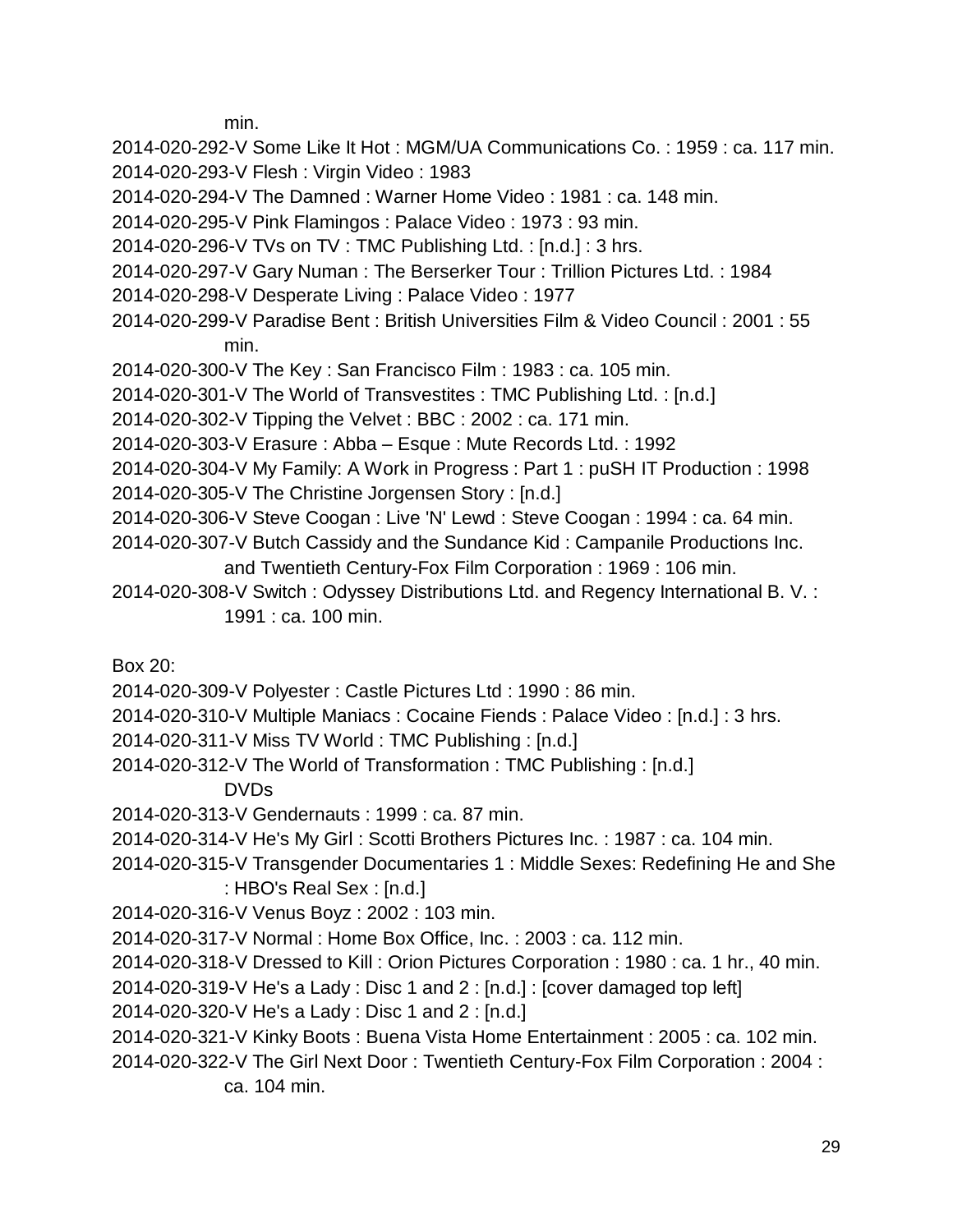- 2014-020-323-V Little Britain : The Complete First Series : BBC Worldwide Ltd. : 2004 : ca. 225 min.
- 2014-020-324-V Sadomania : Anchor Bay Entertainment UK Ltd. : 2005 : 105 min.
- 2014-020-325-V She's the Man : Dream Works Pictures : 2006
- 2014-020-326-V The Cockettes : Tartan Video : 2004 : ca. 100 min.
- 2014-020-327-V Tiffany's Show : Tiffany's Show Pattaya Co., Ltd. : [n.d.]
- 2014-020-328-V 20 Centimetres : SOGEPAQ, S.A. : 2005 : ca. 113 min.
- 2014-020-329-V It's a Boy Girl Thing : Boy / Girl Productions (UK) Limited : 2006 : ca. 90 min.
- 2014-020-330-V Ranma ½ : The Digital Dojo : Part 1: Rumiko Takahashi/Shogakukan : 2001 : ca. 125 min.
- 2014-020-331-V Transgender Movie Treasures Volume 1 : [n.d.]
- 2014-020-332-V Transgender Movie Treasures Volume 2 : [n.d.]
- 2014-020-333-V TV Treasures : Volume 2 : [n.d.]
- 2014-020-334-V TV Treasures : Volume 3 : [n.d.]
- 2014-020-335-V Miss International Queen 2005 : Tiffany's Show Pattaya : 2005
- 2014-020-336-V Nobody's Perfect : Moviestore Entertainment : 1989 : ca. 90 min.
- 2014-020-337-V Queen of the Universe : 2005 : KVR Prods. : 2005 : [two disks]
- 2014-020-338-V Ranma ½ : The Digital Dojo : Part 2: Rumiko Takahashi/Shogakukan : 2001 : ca. 125 min.
- 2014-020-339-V Just Like a Woman : Rank Film Distributors Ltd. : 1992 : ca. 101 min. 2014-020-340-V Sex Traffic : inD DVD Ltd. : 2006 : ca. 180 min.
- 2014-020-341-V TransAmerica : Transparentfilms LLC. : 2005 : ca. 99 min.

# <span id="page-29-0"></span>**Transgender Collector**

In addition to our larger collections, The Transgender Archives is the proud home of numerous smaller and important collections.

### **Chloë Séquin Acc.No. 2014-013**

Box 2 2.4 VHS tapes: recorded at home 2014-013-01-V The Butcher's Wife- Transgendered ... 2014-013-02-V Faking it (Drag)- Oprah with Jenny Boylan- Sex change- Trinidad-Crossing the Divide- Gender Unknown- Law & order SVU #2 2014-013-03-V Soldier's Girl 2014-013-04-V Transsexual women, 2003